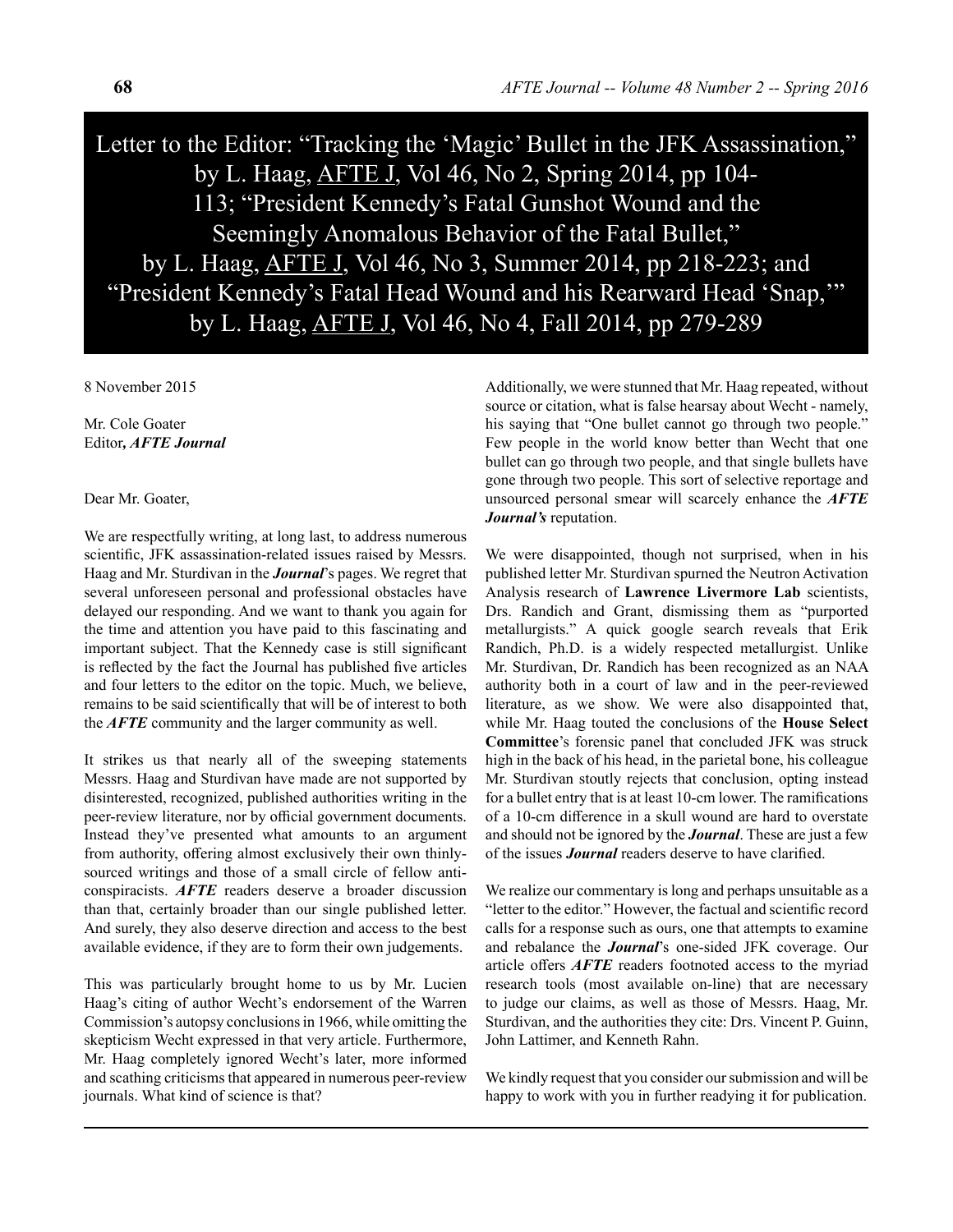Sincerely yours,

Gary L. Aguilar, MD Cyril H. Wecht, MD, JD

## **The Science Behind the Persistence of Skepticism in the JFK Case**

**Gary L. Aguilar, MD Cyril H. Wecht, MD, JD**

#### **Introduction**

The *AFTE Journal* has published five papers and three letters to the editor offering scientific support for the **Warren Commission**'s conclusions Lee Harvey Oswald acted alone in the murder of President John F. Kennedy. It is our view that much what has been claimed is unsupportable scientifically. The only contrasting views the *Journal* has published were those we wrote in a single letter to the editor. Mr. Haag and Mr. Sturdivan's responses to our letter were error-ridden and, as with their other writings, provided scant source notes for fact checking. They were also marred by an unfortunate, personal and unprofessional tone that left core questions unaddressed and unacknowledged. We write now at length to address a number of those questions. Although we hold views that widely diverge from Messrs. Haag and Sturdivan, there are important areas with which we are in complete agreement. But where we disagree, we will provide copious citations so *Journal* readers can check our facts, usually by simply clicking the link we provide in the footnotes. And where we particularly disagree with Mr. Haag and Mr. Sturdivan is their continued, unexplained and unjustified, embrace of neutron activation analysis in the Kennedy case.

In his response to our letter, Mr. Haag writes, "[T]here are only two (2) bullets associated with the assassination of President Kennedy, the intact but slightly out-of-round WCC 6.5mm Carcano bullet from Gov. Connally's stretcher (CE399) and the nominal 2/3rds of a fragmented WCC 6.5mm Carcano bullet recovered from the presidential limousine (CE567 and CE569)."<sup>1</sup> To that, he added, "considerable variation in antimony content existed between bullets from the same lot (box of cartridges) and that these variations in antimony content were greater than that within individual bullets." These claims, endorsed by Mr. Sturdivan, <sup>2</sup> have been completely discredited, as we previously pointed out, in two independent,

peer-reviewed scientific studies by experienced, conspiracyagnostic investigators with vastly better credentials than either Messrs. Haag or Sturdivn.<sup>3</sup> But rather than taking on the science in those papers, as one would have hoped and expected, Mr. Haag and Mr. Sturdivan instead just repeat the debunked claims.

In short, two large bullet specimens were recovered that were firearms-matched to Oswald's rifle. Other, small fragments from JFK's brain and the Governor's wrist were also obtained and tested. Contra Haag/Sturdivan, intrabullet antimony concentrations may in fact vary widely, so widely that the small fragments cannot be matched by NAA to the larger, firearms-matched fragments. Nor can they even be identified as Mannlicher Carcano ammunition by NAA, as we will explore when we discuss Mr. Sturdivan's spirited defense, below.

## Was Warren Commission Exhibit 399, AKA "The Magic Bullet" Found at Parkland Hospital

Besides the fact NAA cannot tie the large, identified fragments to any of the smaller bullet fragments by NAA, recent evidence raises doubts about another bit of evidence Mr. Haag considers bedrock and undisputed: that CE 399 was the bullet that was picked up on a Parkland Hospital stretcher on 11.22.63. The reasons for suspicion derive from files declassified by the **JFK Review Board**<sup>4</sup> and from independent research by noted author Josiah Thompson, Ph.D. and one of the authors (Aguilar).

In his 1967 book **Six Seconds in Dallas**, Dr. Thompson discussed interviewing a key witness in 1966 who had handled CE 399 on the day of the assassination, Mr. O.P. Wright. A professional law enforcement officer who was working at Parkland Hospital on 11/22/63, Mr. Wright said that the stretcher bullet did not resemble a round-tipped Mannlicher Carcano shell, but instead had a pointed tip, like the .30 caliber bullet Wright had procured for Thompson.<sup>5</sup> Mr. Wright wasn't the only doubting Thomas.

Declassified FBI files have revealed that none of the first four people in the chain of possession of the stretcher bullet were later able to identify CE 399 as the bullet they held on the day JFK died. Besides Mr. Wright and Parkland employee Mr. Darrell Tomlinson, neither Secret Service Agent Richard Johnsen nor the Chief of the Secret Service, James Rowley, recognized CE 399 when they were asked by a Bureau agent to identify it. Though beyond the scope of this discussion, there is much more to this story that casts doubt on what Messrs. Haag regard is undisputed – the bona fides of CE 399. *AFTE* readers are encouraged to follow the hot-link in the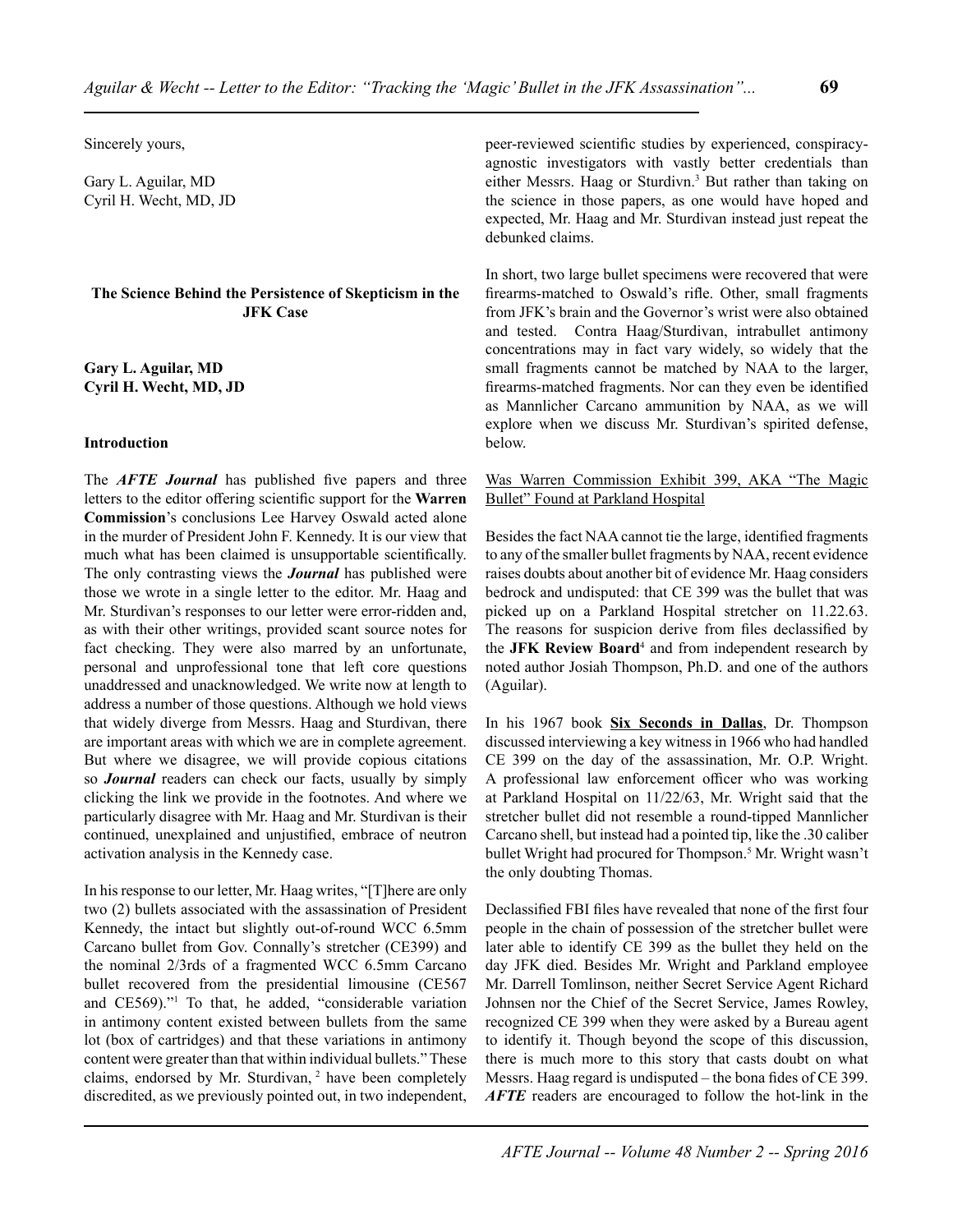footnote to an essay by Aguilar and Thompson that explores this fascinating issue with hot-links to relevant declassified government files, available on-line.<sup>6</sup>

### Mr. Haag: Governor Connally's Coat Showed the Clear and Certain Impact of a *Destabilized* Bullet

Returning to Mr. Haag, in his reply regarding Mr. Connally's back wound, he finally admits that the wound was a 1.5 cm oval wound, not a 3-cm wound, which, as he had first reported, is the full length of a Mannlicher Carcano bullet. But he claims the ovality of that wound is still proof of a yawed bullet, arguing it was destabilized by having passed through JFK first. He then doubled down, adding, "the Governor's coat, according to firearms examiner Robert Frazier, showed the clear and certain impact of a *destabilized* bullet."<sup>7</sup> (Haag's emphasis) As further evidence Mr. Haag contrasts that wound with "the round entry wound in the President's back."<sup>8</sup> Several issues arise that suggest Mr. Haag's incomplete command of the evidence.

The obvious first is that, while Kennedy's back wound was indeed smaller than the Governor's, it was *not* round. "Situated in the upper right posterior thorax," reads the official autopsy report, "there is a 7 X 4 mm *oval* wound."9 Second, as we previously pointed out, the presumed entry wound in JFK's scalp measured 1.5-cm x 6mm, at least "as oval" as the gash in the Governor's back. If JFK's skull wound was oval because he was hit from "above and behind," why doesn't that also explain the Governor's back wound,<sup>10</sup> especially given that the treating surgeon, Dr. Shaw, said: the Governor's "was a puncture-type wound, as if a bullet had struck the body at a slight declination [i.e., not at a right angle] (sic)"?<sup>11</sup>

Second, Mr. Haag invokes FBI examiner Robert Frazier's observations about the Governor's coat to buttress destabilization. *AFTE* readers should contrast Mr. Haag's interpretation of the agent's testimony with what he actually said (available by clicking the link we provide in the footnote, one Mr. Haag did not supply). Nowhere does Mr. Frazier claim he found evidence of a destabilized bullet. In fact, he said that he couldn't even be sure the defect in the dry-cleaned coat was caused by a bullet, or in which direction it was traveling if it was. Moreover, in speaking of the Governor's shirt, he offered three obvious, alternative explanations: the shape of the hole could have been due to the condition of the fabric, due to any folds in the fabric at the time of bullet passage, or that the bullet entered at an angle, $12$  considerations that would apply equally to the coat.

*Both* the Governor and his wife Nellie testified that they heard the first shot and noted that JFK had been struck. (Mr.

Connally likely would not have heard the first shot if it had hit him.) It was as he turned, they both said, that the Governor was then hit by the second shot. His turning as he was hit, which the Zapruder film appears to confirm for a strike at the most commonly accepted frame,  $Z$ -223-4,<sup>13</sup> gives yet another reason his wound might have been oval.1415 In sum, the ovality of Governor's wound is precisely what would have been expected in the circumstances Mr. Haag embraces; destabilization need not be invoked.

Finally, the **House Selec**t **Committee**'s *Forensic Panel* examined the coats worn by both Dallas victims. The hole in Connally's jacket measured 1.7 cm by 1.2 cm;<sup>16</sup> JFK's measured  $1.5 \text{ cm}^{17}$  X 1 cm. By Mr. Haag's logic, JFK's coat also evinces 'the clear and certain impact of a *destabilized* bullet.'

# Mr. Haag's Shooting Experiments and "Dr. Wecht's" Claim One Bullet Cannot Go Through Two Men

Mr. Haag then cites his own shooting experiments that he presented formally in 2013. He apparently showed that bullets were destabilized by passing through soft tissue and into air, as if it any proof of this commonsense phenomenon were needed. He then intoned darkly, "I can't speak for Dr. Aguilar, but Dr. Wecht was conspicuously absent from both of these presentations."18 Schedules permitting, both authors hereby offer to attend any future presentations Mr. Haag makes, but of course on condition that we are afforded, in the best scientific tradition, the opportunity to respond to him in public and to make presentations of our own.

Again without supplying a source or citation, Mr. Haag writes, "The statement often given by one of the authors (Wecht) in public forums that '*One bullet cannot go through two people*' is patently false and is given without any supportive tests results." The only thing that is "patently false and given without any supportive" evidence is Mr. Haag's claim that author Wecht has ever said anything so ridiculous. The authors request Mr. Haag offer proof. If he cannot, honor dictates he retract this calumny. Having completed tens of thousands of autopsies, author Wecht knows full well that bullets can go through two people. What he doesn't know, what he disputes, is that one bullet, Commission Exhibit #399, went through two men in Dealey Plaza on November 22, 1963.

# Edgewood Arsenal Shooting Experiments

Mr. Haag complained that we attacked "the (skull-shooting experiments of) the **Edgewood Arsenal Biophysics Laboratory**."19 This, again, is false, as any *AFTE* reader who bothers to read what we actually wrote can determine.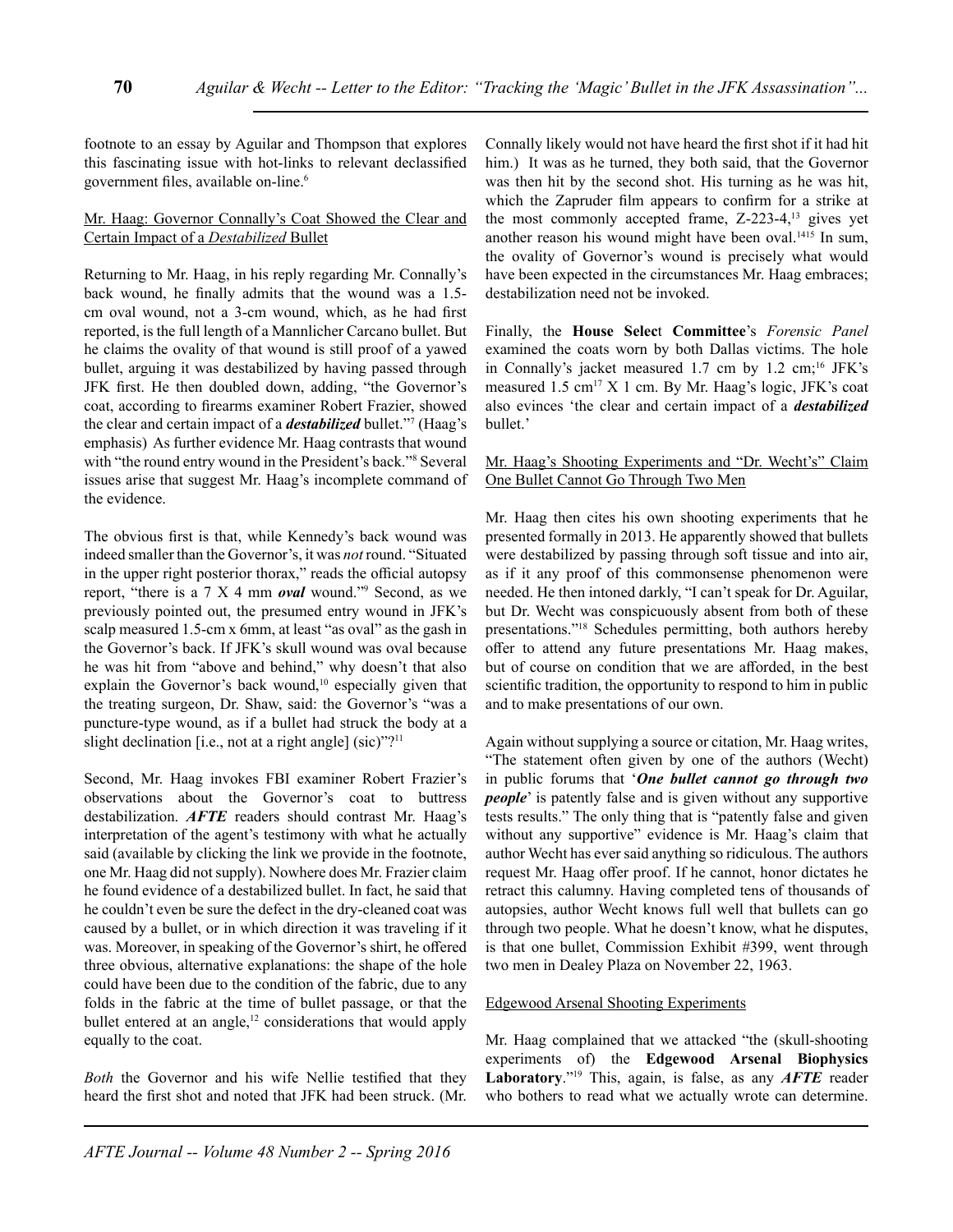We didn't attack those tests. Rather, we said that Mr. Haag,<sup>20</sup> Mr. Sturdivan and veterinarian Alfred Olivier, DVM (Mr. Sturdivan's former colleague at Edgewood) had misrepresented them.

As we pointed out, all three described the blasted skulls virtually identically to the description Dr. Olivier gave the **Warren Commission**: "This particular skull blew out the right side in a manner very similar to the wounds of the President … We found that this bullet could do exactly – could make the type of wound that the President received."21 Mr. Haag refuses to acknowledge the obvious: the damage to the test skulls – loss of the right forehead, the right orbit and much of the right cheekbone - was completely unlike JFK's, whose skull suffered no such injuries. (Readers are invited to read our prior letter in which we published actual photographs of JFK's skull at autopsy alongside the test-skull images Dr. Olivier published in the **Warren Report**, 22 one of which Mr. Sturdivan also published in his book, **The JFK Myths**. 23)

## Mr. Haag: Dr. Wecht Endorsed The Official Conclusions

Absurdely, Mr. Haag quoted Dr. Wecht endorsing the official autopsy report in a *Journal of Forensic Sciences* article – from 1966! The selectivity of this citation is simply breathtaking. For as *AFTE* readers can see for themselves by clicking the link, Dr. Wecht's article was based *solely* on government reports. All of Dr. Wecht's 29 footnotes cite the Warren Report or its hearings.<sup>24</sup> It was written before Dr. Wecht had seen JFK's autopsy photographs and X-Rays for the first time and discovered how botched JFK's autopsy had been (a view shared by Mr. Haag's colleague, Mr. Sturdivan, whose book, "**JFK Myths,**" has a 35-page chapter entitled, "Bungled Autopsy"25). It was written before Dr. Wecht had published other scholarly articles that were based on more complete information and that were justly critical of the official conclusions.26 Nevertheless, even in 1966 Dr. Wecht was skeptical of "Single Bullet Theory," and he noted significant deficiencies in the post mortem. He also astutely remarked, "the autopsy should not have been left entirely within the hands of military pathologists, whose professional actions may be completely controllable by the government."<sup>27</sup> Mr. Haag's citing Dr. Wecht's early, uninformed view while ignoring his later, informed perspective is affront to responsible scholarship.

# JFK's Rearward Lunge After the Head Shot

Both Mr. Haag and Mr. Sturdivan argue that either a "jet effect" caused by a shot from behind, or a "neuromuscular reaction," caused the President's rearward head motion after Zapruder frame 313. Both scoff that a grassy knoll shot might explain it. Because JFK's reaction to the fatal shot is perhaps the most important and contentious issue raised by Messrs' Haag and Mr. Sturdivan, the topic deserves a detailed discussion.

## Jet Effect and JFK

As for what Mr. Haag has called the "Newtonian physics" explanation for Kennedy's rearward jolt - Luis Alvarez's so-called "jet effect" - Mr. Haag would have done well to ask his colleague about the Nobel Laurate's conclusion. "The question is," Mr. Larry Sturdivan has written, "Did the gunshot produce enough force in expelling the material from Kennedy's head to throw his body backward into the limousine? Based on the high-speed movies of the skull shot simulations at the Biophysics Laboratory, the answer is no."28

Readers should pay more attention to Dr. Alvarez's published claims than his credentials. (Just as he had "proved" what the government preferred - that a jet effect from Oswald's shot had swung JFK backward, Dr. Alvarez also once said that he had "proved" what the U.S. and Israeli government falsely claimed was true: that there had been no South African/Israeli nuclear test in the Indian Ocean – the politically sensitive, socalled "Vela Incident." Dr. Alvarez's claim was subsequently shredded by private, government and military investigators.<sup>29</sup>)

Re JFK, in the prestigious *American Journal of Physics* Dr. Alvarez wrote, ""It is important to stress the fact that a taped melon was our a priori best mock-up of a head, and it showed retrograde recoil in the first test … If we had used the 'Edison Test,' and shot at a large collection of objects, and finally found one which gave retrograde recoil, then our firing experiments could reasonably be criticized. But as the tests were actually conducted, I believe they show it is most probable that the shot in 313 came from behind the car."30

First, surely *AFTE* members do not live in a universe in which a soft-shelled melon, even a tape-wrapped one, is the "best mock-up" of a bony human skull, particularly when said melon weighs about half what a human head weighs. Second, it was no less than **Warren** loyalist John Lattimer, MD who revealed that, apparently unable to get Mr. Haag's preferred "Newtonian explanation" using jacketed Mannlicher Carcano bullets, Dr. Alvarez instead shot soft-nosed, .30-06 rounds. But not just any old .30-06 rounds, with their ~2800 ft/second muzzle velocity; he "hot-loaded" his cartridges to 3000 ft/sec, and only then got his famous "jet effect."31 Worse, Dr. Alvarez withheld key information about his tests.

Dr. Josiah Thompson was recently given access to the photo file of the shooting tests by one of Dr. Alvarez's former graduate students, Paul Hoch, Ph.D.<sup>32</sup> It turns out that the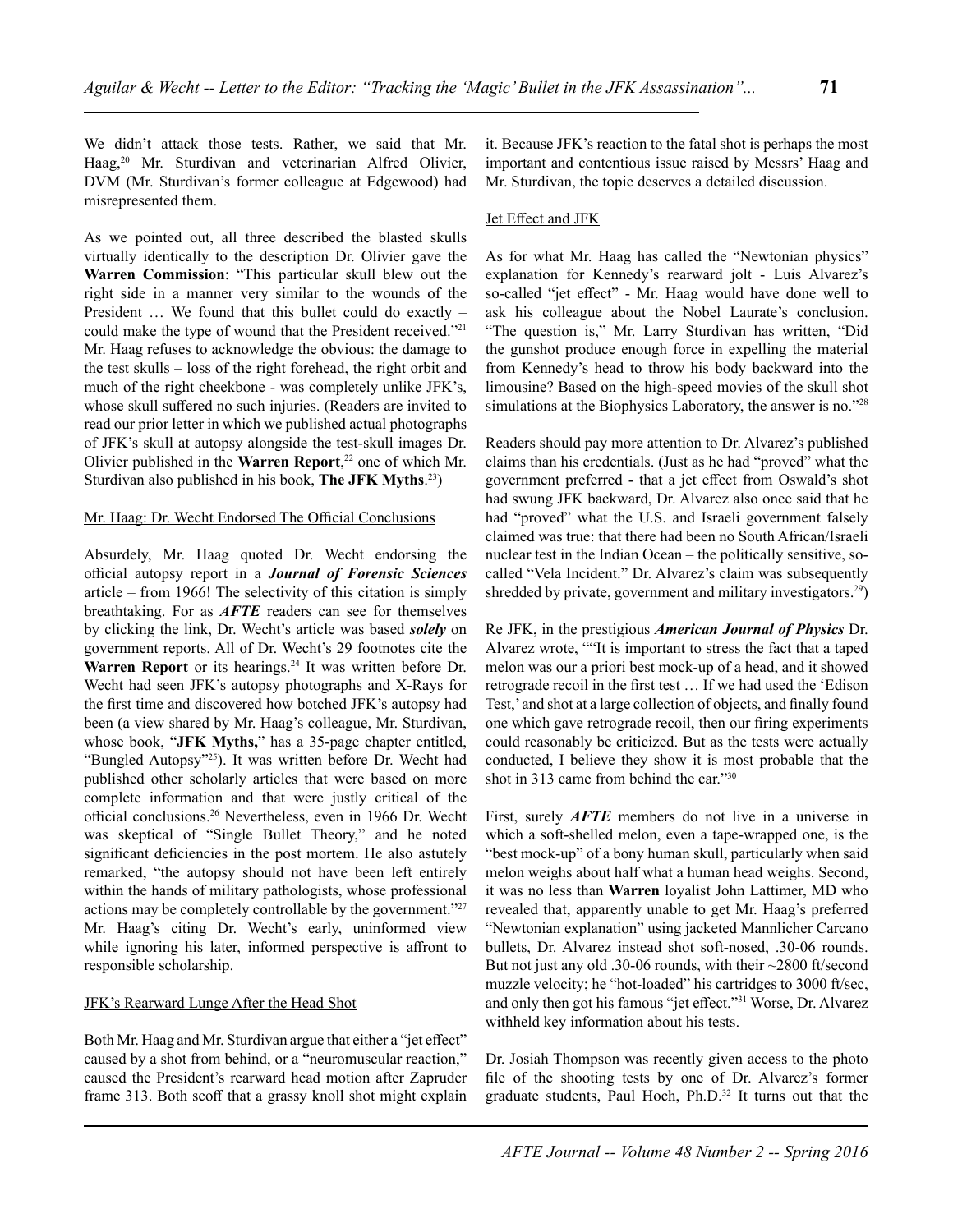Alvarez team shot at lots of targets – coconuts, pineapples, water-filled jugs, etc. The *only* objects that demonstrated recoil were his "a priori best mock-up of a head," the disanalogous melons. *AFTE* readers are invited to scour Dr. Alvarez's paper, which we've linked to, for his mentioning anywhere these other, inconvenient shooting results. We won't insult the intelligence of *AFTE* readers by recounting what happened when Alvarez's team shot targets that were more analogous to skulls - coconuts.

Finally, Mr. Haag proffers John Lattimer, MD's skullshooting tests as proof of the jet effect that his own colleague from Edgewood had disproved and dismissed.<sup>33</sup> Using a Mannlicher Carcano and firing downward at filled human skulls perched atop ladders, Dr. Lattimer's skulls recoiled. In his book, "**Hear No Evil**," Donald Thomas, Ph.D. explained why: "Lattimer's diagrams reveal that the incoming angle of the bullet trajectory sloped downwards relative to the top of the ladder, with the justification that the assassin was shooting from an elevated position … But the downward angle would have had the effect of driving the skulls against the top of the ladder with a predictable result – a rebound." (A video clip of Dr. Lattimer's shooting tests shows the ladder rocking forward as the skull is driven against the top of the ladder. 34) Clearly, the forward momentum Mr. Sturdivan had shown pushing his test skulls forward was what was being transmitted to the ladder, causing it to move forward while the skull rebounded. Unlike Dr. Lattimer's skulls, the base of JFK's skull and his chin were not resting on a hard, flat surface. (It is also worth mention that the "wounds" sustained by the blasted skulls were not, as Dr. Lattimer reported, "very similar to those of the President."35)

The results of Dr. Lattimer's tests are in sharp contrast not only to those Mr. Sturdivan reported from the Biophysics Lab, but also to similar, skull-shooting tests conducted by University of Kansas's pathology professor, Dr. John Nichols, MD, Ph.D., F.A.C.P. Rather than shooting down at skulls perched atop a flat surface, Dr. Nichols shot WCC ammo at both melons and cadaver material that were suspended by a wire. (**Warren** loyalist Paul Hoch, Ph.D. has said that this was the proper way to test for "jet effect" - personal communication.) Professor Nichols' finding? "This study did not demonstrate the jet effect and would lead us to reject the jet effect as the basis for President Kennedy's backward head movement."<sup>36</sup>

Inasmuch as Dr. Lattimer achieved such different results than Edgewood Arsenal and Dr. Nichols, Dr. Thomas observed, "this obvious difference in design would appear to be the explanation for the stark difference in the results." Dr. Thomas also pointed out that, "Lattimer's photographs of skulls do not show a jet plume. Instead they show a Kronlein Schuss effect with a blowout of material through the top of the skull. Lattimer did not achieve jet effect."37

### JFK's Rearward Lunge and Neuromuscular Reaction

Inasmuch as Dr. Thomas, Dr. Nichols and Mr. Sturdivan are surely right that "jet effect" cannot explain Kennedy's lunge, the only explanation Mr. Haag and Mr. Sturdivan have left that leaves Oswald standing in the dock is some variant of a neurological spasm, or as Mr. Sturdivan, who has no credentials in medicine, neurophysiology, etc., described it to the **House Select Committee**, a "neuromuscular reaction."38 Without suppling a citation, as per his custom, Mr. Sturdivan writes in his riposte that "Dr. Michael Carey calls (JFK's motion) a 'decerebrate reaction. Look it up.'"39 We did look it up, if only to confirm what we already knew. We invite *AFTE* readers to do the same. We also looked up the fact that Mr. Sturdivan has elsewhere described JFK's movement as a "decorticate reaction,"40 as if the two reactions were the same thing. Setting aside the fact they are not, JFK's motions are neither.

In decorticate posturing the patient's back arches backwards, the legs extend and the arms flex inward. In decerebrate posturing the patient's back arches and the legs extend (as they do in decorticate posturing), but the arms extend out parallel to the body.<sup>41</sup> If one compares his posture at Zapruder frame  $230<sup>42</sup>$  or in any frame after the back shot but before the head shot, JFK's arms are flexed inward toward his neck, reacting to the first shot. In the frames following the head shot, JFK's head moves backward but his back *does not* arch; JFK's legs do not extend. Nor do his arms flex *or* extend, but fall limply toward his lap as his upper, probably paralyzed, body follows his blasted cranium rearward.<sup>43</sup> Furthermore, in the frames following frame  $327$ ,  $7/10$ <sup>ths</sup> seconds after the head shot, JFK's head starts moving forward, his back then follows forward, too, but at a slower rate than his cranium, which moves forward at as fast a rate, or faster, than his head lunges backward after Zapruder frame 313.<sup>44</sup> It thus "flexed" forward the same way it had "extended" backward: Kennedy's back followed JFK's head as it abruptly rocked forward. At no time did Kennedy's back arch backward, nor did his legs extend, the basic requirements of decorticate and decerebrate posturing.

From the web, below are images contrasting decerebrate and decorticate posturing. JFK assumed neither posture in reaction to the head shot.<sup>45</sup>

**Decorticate posture** results from damage to one or both corticospinal tracks. The upper arms are adducted and the forearms flexed, with the wrists and fingers flexed on the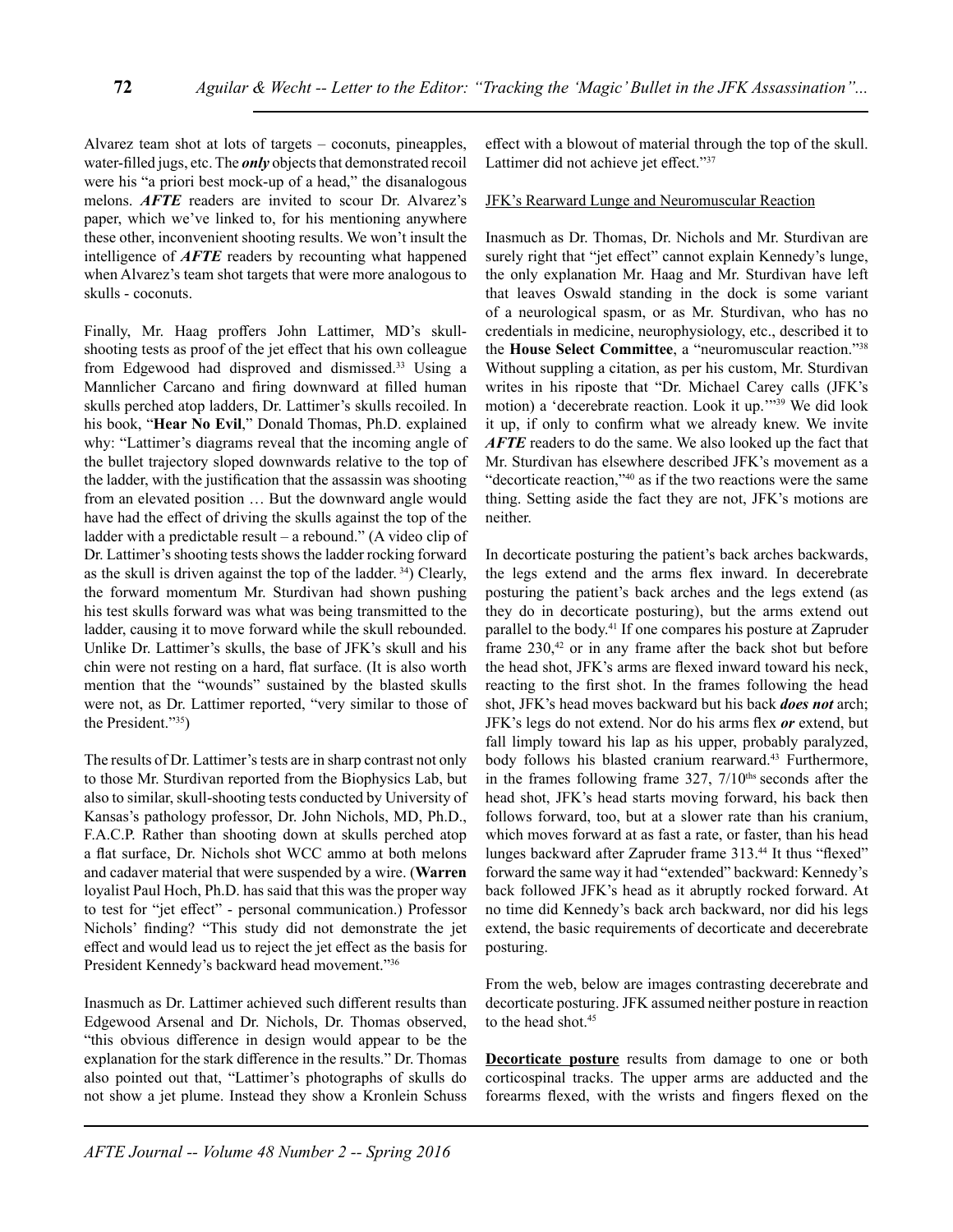

**Figure 1. Decorticate vs. Decerebrate Postures**

chest. The legs are stiffly extended and internally rotated with planter flexion of the feet.

**Decerebrate posture** results from damage to the upper brain stem. The upper arms are adducted and the forearms arms are extended, with the wrists pronated and the fingers flexed. The legs are stiffly extended, with plantar flexion of the feet.

# Can Momentum Transfer From a Grassy Knoll Shot Explain JFK's Rearward Jolt?

Given that the President's motions are neither decorticate nor decerebrate reactions, and given that a "jet effect" cannot explain them, what then of the possibility momentum transfer from a grassy knoll shot explains JFK's backward snap?

In considering this option,, we will use Mr. Sturdivan's own work, a man with whom we do not always disagree. We agree with the testimony he gave concerning the skull-shooting tests conducted by Army's **Biophysics Lab** that the **House Select Committee**. "All 10 of the skulls that we shot did essentially the same thing," Mr. Sturdivan swore, "They gained a little bit of momentum consistent with one or a little better footper-second velocity that would have been imparted by the bullet ... ."<sup>46</sup> (They saw no recoil from a "jet effect.") Since jacketed bullets deliver momentum to skulls, it's likely that skulls struck with soft-nosed, non-jacketed hunting rounds that flatten on impact would impart even more. We also agree with Mr. Sturdivan that "a similar explosion would have taken place if the bullet had gone through in the opposite direction" – from, say, a tangential shot from the right front. $47$ However we disagree with the faulty scientific premises Mr.

Sturdivan used to argue that a shot from the right front could *not* have deposited sufficient rearward momentum to move JFK backward.<sup>48</sup>

While referring to his momentum calculations derived from the skull shooting tests, he testified, "As we can see from the chart, this velocity of 1.2 feet per second is not the kind of velocity that would throw the President bodily around backwards, forwards, or in any direction no matter which direction the bullet came from. The deposit of momentum from the bullet is not sufficient to cause any dramatic movement in any direction."49 (In his book, Mr. Sturdivan reported a higher velocity: "the (test) skull … moves forward at approximately 3 feet/sec, just as it must from the momentum deposited by the bullet."50) Mr. Sturdivan thus argued, as he testified, that a shot from behind would have caused "slight movement toward the front, which would very rapidly be damped by the connection of the neck with the body."51 We will address two issues here.

First, it was author Josiah Thompson, Ph.D. who was the first to claim that the Zapruder film revealed that JFK's head moved fleetingly forward between the clear frame 312 and the very blurred frame 313.<sup>52</sup> However, additional studies done during the past several years have convinced Dr. Thompson and others that smear artifact in frame 313 gives the impression of forward motion that is uncertain and may be illusory. Second, Mr. Sturdivan's conclusion that momentum transfer could not explain JFK's skull motion was based on experiments using modestly powered Mannicher Carcano rounds weighing 162 grains (0.023 lbs) that were fired from a distance of 90 yards.<sup>53</sup> And he assumed the fatal bullet deposited half of its momentum when it struck Kennedy's 15 pound skull.<sup>54</sup> These assumptions are unreasonable, and they stack the deck. (For starters, why assume a grassy knoll gunman would use a Mannlicher Carcano?)

In his book, "**Hear No Evil**," Don Thomas, Ph.D. has dissected Mr. Sturdivan's analysis in considerable detail. With permission, we quote Dr. Thomas in extenso.

Mr. Sturdivan's calculation, Dr. Thomas notes, was "derived indirectly from his tests shooting human skulls with a Mannlicher-Carcano. The bullet's velocity at a distance of 90 yards was 1600 feet per second according to Sturdivan (in fact, the Army's data indicated a value closer to 1800 fps) (sic). Sturdivan then divided this number in half on the supposition (unstated) (sic) that the bullet would deposit only half of its momentum. This supposition was apparently based on his observation that a velocity of something like 'onefoot-per-second' was imparted to test skulls when shot with the Carcano.<sup>55</sup> Somehow, Mr. Sturdivan managed to miss the point that the rearward movement might have involved a shot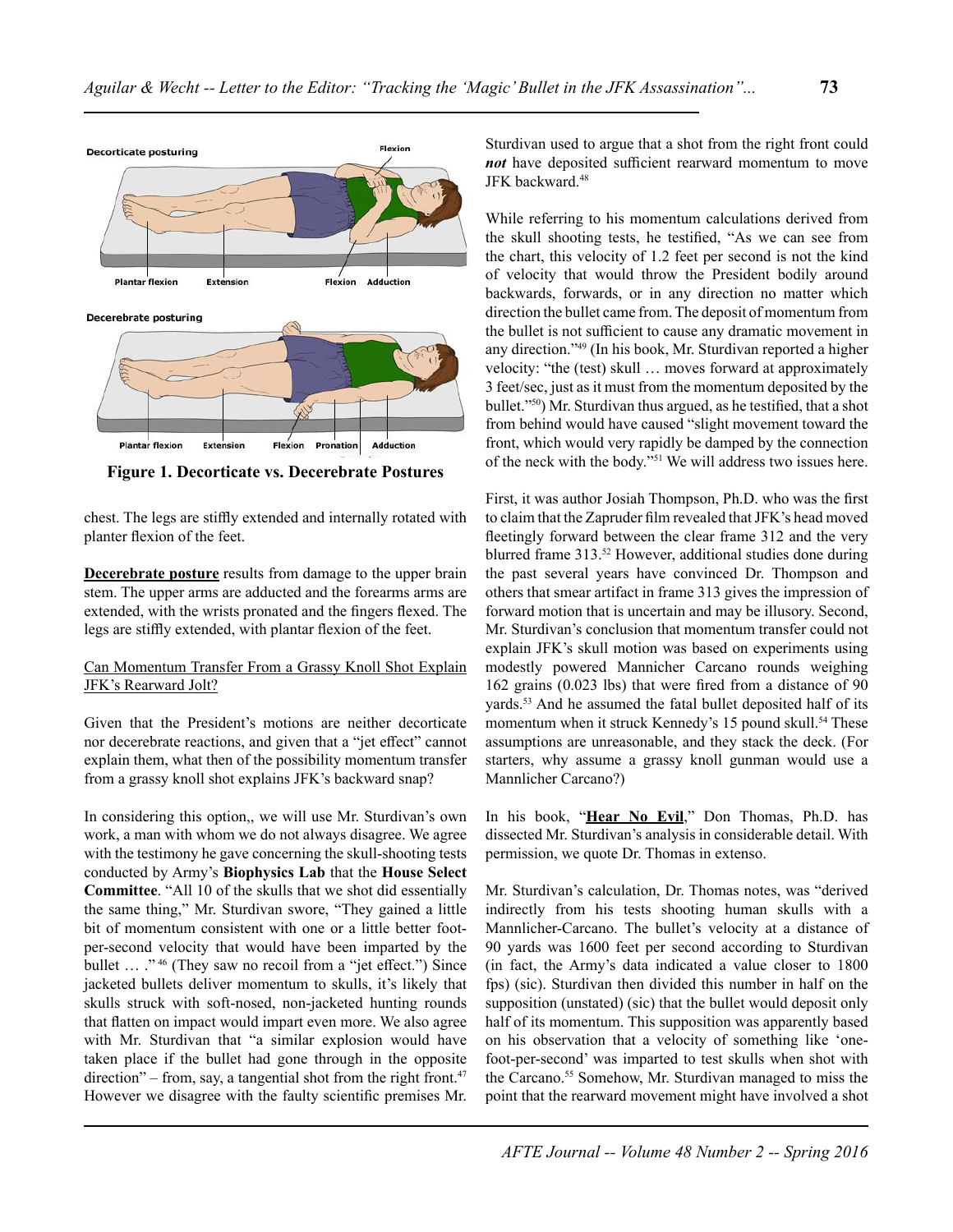origination from the grassy knoll only 30 yards in front of the target, with consequently less loss of velocity from air resistance, than from a position 90 yards behind the President. It also seemed not to have occurred to Sturdivan that the President might have been shot from the grassy knoll with a different rifle than the modestly powered Mannlicher-Carcano … .56

"For the purposes of this discussion let us suppose that the hypothetical killer on the grassy knoll was armed with a .30- .30 rifle … (which) happens to have a muzzle velocity (2200ft/ sec) very close to that of the Carcano, and fires a 170 grain bullet, slightly larger than the Carcano bullet. At 30 yards the projectile would have struck at a velocity of approximately 2100 fps … the momentum on impact with the head would be 50 ft-lb/sec. If one postulates a hunting bullet (in accordance with the X-ray evidence) (sic) which is designed to mushroom and deposit its energy at the wound instead of a fully jacketed bullet, we will allow a deposit of 80% of the momentum, leaving a residual velocity for the exiting bullet. This results in a momentum applied to the target of 40 ft-lb/sec; considerably more than Sturdivan's stingy allowance of 18.4 ft-lb/sec. It is important to realize that at the time Kennedy was struck with the fatal shot at Z-312-3, he had most likely been paralyzed by the shot through the base of the neck (as Mr. Sturdivan admits<sup>57</sup>). Consequently, his head was lolling forward, not supported by the muscles of the neck. This fact tends to minimize the damping effect (that so troubled Mr. Sturdivan) from the absorption of shock by the neck until after the head has snapped back. Assuming a head weight of 12 lbs, the velocity imparted to the head would be approximately 3.3 feet per second … ."58 (The same speed of the test skulls that Mr. Sturdivan reported in his book, though in JFK's case it might have even been faster as most estimates put the weight of a human head at 10-11 lbs.<sup>59</sup>)

From the study of the Zapruder film by Josiah Thompson, the observed rearward velocity for the head was roughly 1.6 feet per second after frame 313.

Thomas concludes, "Even given the uncertainty about the exact weight of the President's head and the residual velocity of the bullet, the observed movement of the President's head is well within the range, if anything less, than expected from the momentum imparted by the impact of a rifle bullet."<sup>60</sup>

If Mr. Sturdivan is right that jacketed, Western Cartridge Company (WCC) shells moved blasted skulls forward at 3 ft/ sec, imagine how much faster skulls would move if hit with heavier, higher velocity, soft-nosed bullets; perhaps enough not only to move JFK's skull "back to the left," but also enough to even nudge his paralyzed upper body backward.

Mr. Haag argued that a "'synchronized' or concurrent arrival of two bullets (one from the rear and one from the right front) is critical to nearly all conspiracy advocates' claim of a second shooter."61 Although Dr. Wecht has suggested this possibility in the past because of what was then accepted, as our understanding has matured, so has our interpretation of the events in Dealey Plaza. There need not have been two, near-simultaneous shots circa Zapruder 313. It's more likely that there was just one – fired from the right front, striking tangentially near the top right portion of the President's skull, with a portion of the bullet being deflected upward and to the left-rear of the limousine. The possibility that a second head shot struck from behind circa Z-327 is a tantalizing possibility, for it would explain why the President's head swiftly rolled forward after that frame, at a time Mr. Sturdivan believes his "decorticate" or "decerebrate" "neuromuscular reaction" should have had him arching backward.

#### Neutron Activation Analysis and JFK

In 1978 Vincent P. Guinn, Ph.D. presented the findings of his NAA study to the **House Select Committee**. He testified that it was highly probable that all recovered bullet fragments traced to but two bullets fired through Oswald's rifle.<sup>62</sup> Messrs. Sturdivan and Haag tout Dr. Guinn's claims.

Doubts about Dr. Guinn's NAA were perhaps first raised in 1982 by historian Michael Kurtz, Ph.D. in his book, "**Crime of the Century**."63 In a 1998 *Skeptic Magazine* article, **Stanford Linear Accelerator** physicist, Arthur Snyder, Ph.D., showed that Dr. Guinn's NAA statistics were fatally flawed.<sup>64</sup> In 2006 acclaimed metallurgist Erik Randich, Ph.D and accomplished NAA authority Pat Grant, Ph.D. crushed Guinn's case for two bullets, concluding that NAA could neither incontestably match the fragments to one another nor even show that the smaller fragments came from WCC ammunition. And in 2007, a team lead by noted statistician, Texas A&M Professor Cliff Spiegelman, Ph.D. and Mr. William Tobin, a forensic metallurgist at the FBI Laboratory for 24 years (12 as the de facto Chief Forensic Megallurgist<sup>65</sup>), finally buried Dr. Guinn's claims about NAA and JFK, once and for all.

But Messrs. Haag and Sturdivan will have none of it. In the *AFTE* they offer little in the way of scientific counter evidence. Instead, they make an argument from authority – their own and Dr. Guinn's. By contrast, NAA skeptics argue from deep a knowledge of, and personal research in, NAA and statistical analysis. And they pin the misplaced faith of the few remaining NAA devotees - Dr. Guinn (now deceased), Mr. Sturdivan, Mr. Haag and Kenneth Rahn, Ph.D. – on the latters' botched understanding of basic bullet metallurgy, and their shoddy statistics.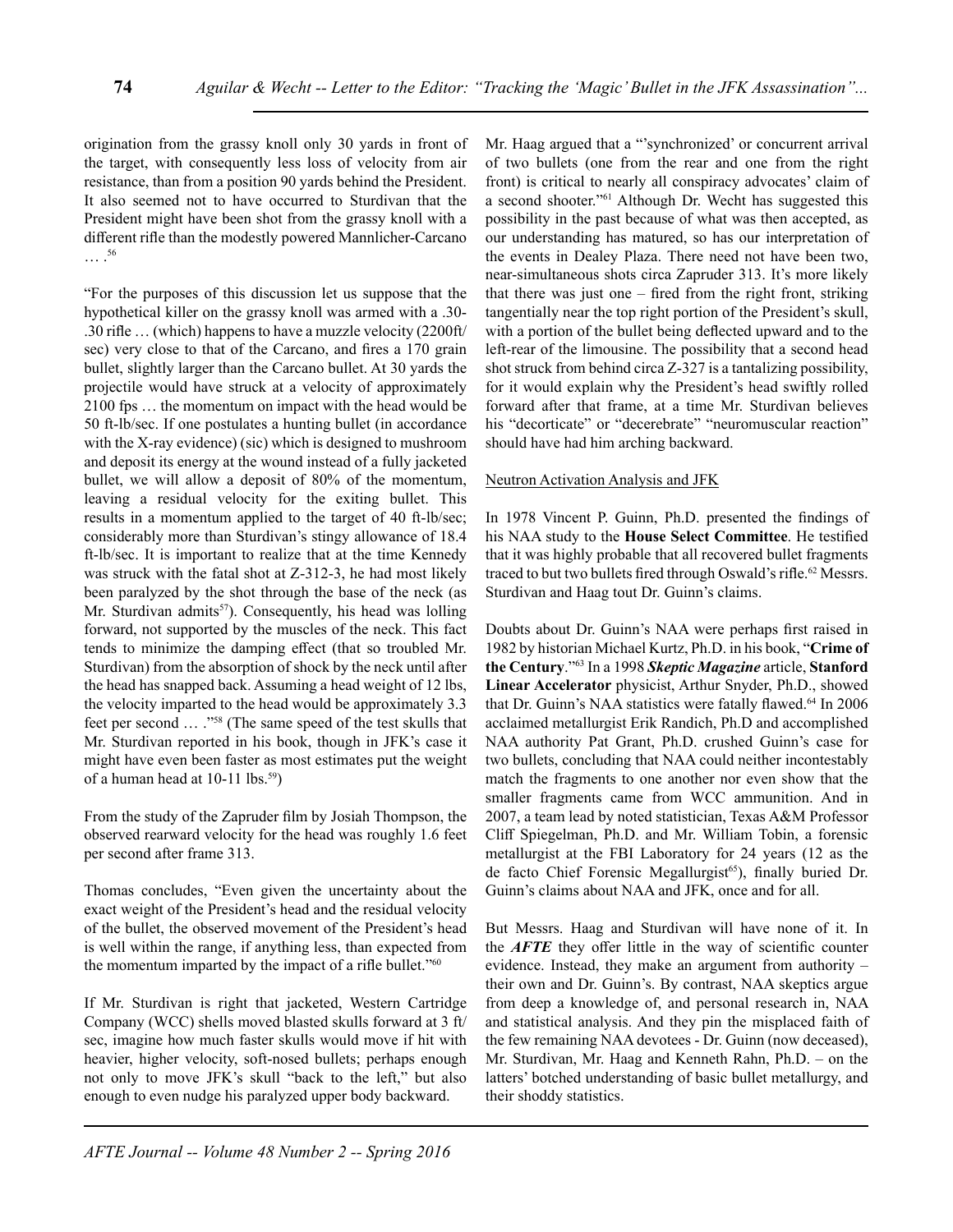How does Mr. Sturdivan counter in *AFTE*? "This is not botched metallurgy," he insists, "it is merely botched logic. That irrelevant metallurgy is matched by an equally illogical statistical analysis. In short, Guinn was right and they were wrong."66 Strong words, proclaimed ex cathedra by a man with modest credentials in metallurgy and statistical analysis, and uttered without a shred of scientific support. How are *AFTE* readers to decide?

A useful first step might be to read the studies we mentioned in our last letter that eviscerate NAA (available on the web $67$ ) and compare that work and the credentials of those authors with Messrs. Sturdivan's and Haag's.

Mr. Sturdivan's NAA portfolio consists solely of but one published article consisting primarily of a dubious statistical buttressing of Dr. Guinn's original work.<sup>68</sup> In his rebuttal, Mr. Sturdivan tellingly offers no answer to the peer-reviewed article we quoted from that was written by "Distinguished Professor of Statistics" (Texas A&M University), Cliff Spiegelman, Ph.D., former chief FBI metallurgist, Mr. William Tobin et al.<sup>69</sup> The NAA papers of "Rahn and Sturdivan (2004<sup>70</sup>) and Sturdivan and Rahn (200471)," Spiegelman et al have written, "are based upon historical data using what we feel are inadequate models for bullet distribution and sample sizes that are too small … Dr. Guinn's testimony that the evidence supports two and only two bullets making up the five JFK fragments is fundamentally flawed." "In this paper," Dr. Spiegelman concluded, "we show that (the NAA) evidence used to rule out a second assassin is fundamentally flawed." (Professor Spiegelman's paper won the "Statistics in Chemistry Award" conferred by the **Institute of Mathematical Statistics**. 72)

For the less technically inclined, **Texas A&M Science** explained, "Distinguished professor" Spiegelman and his team "had examined 30 of the same brand of bullets from three boxes and found one of them out of 10 examined from a box of 20 matched the assassination fragments. So whereas Guinn essentially claimed a zero out of 100 chance of other matching bullets, the reality based just on a batch the researchers analyzed was closer to 10 out of 100, Spiegelman said … 'So we're not saying that there's no value to the science presented in the Kennedy case, but simply that it was overstated and not as overwhelmingly certain as it was presented (by Guinn, Sturdivan and Rahn) ... ."73

So whose NAA conclusions should *AFTE* readers trust? Texas A&M University's "Distinguished Professor" Spiegelman holds a Ph.D. in statistics, teaches statistics and publishes in the peer-reviewed statistics literature, and he is *conspiracy agnostic*. <sup>74</sup> His *conspiracy agnostic* coauthor, former FBI lab examiner William Tobin, has decades of NAA/CABL work

under his belt and, unlike Mr. Sturdivan, does *not* consider metallurgy irrelevant. Spiegelman et al cite and footnote some of the copious, recent scientific literature on NAA in their paper.

By contrast Mr. Sturdivan, a committed *anti-conspiracist*, 75 holds a master's degree in statistics but neither publishes nor teaches the subject. Nor has he any proven expertise in NAA, CABL or metallurgy. The NAA paper Mr. Sturdivan wrote as lead author has a total of 5 footnotes, only three of which have anything to do with NAA: two cite Dr. Guinn's discredited work from the late 1970s, and one cites Sturdivan's own coauthor, fellow *anti-conspiracist* Dr. Kenneth Rahn,<sup>76</sup> who has *some* experience in atmospheric NAA, but has no primary expertise in bullet-NAA.<sup>77</sup> (The NAA paper Dr. Rahn wrote with Mr. Sturdivan as second author suffers a similar poverty of scientific support: the "newest" paper he footnoted was published 27 years before Dr. Rahn's and draws on none of the more recent, abundant NAA research. 78)

Had either Mr. Sturdivan or Dr. Rahn really believed the Spiegelman-Tobin team was wrong they would have followed scientific tradition and written a letter to the editor of *Annals of Applied Statistics* with their objections. They never did (personal communication with Professor Spiegelman). Instead, Dr. Rahn derided Spiegelman et al from the safety of his own website, thus avoiding the inconvenience of subjecting his analysis to a likely additional drubbing by Spiegelman, Tobin et al.79 (Professor Spiegelman felt Dr. Rahn's on-line critique was unworty of a reply.)

While he was silent about the Spiegelman team, against the two **Lawrence Livermore Lab** scientists who debunked Dr. Guinn's NAA in the *Journal of Forensic Sciences (JFS)* - Erik Randich, Ph.D. and Pat Grant, Ph.D. - Mr. Sturdivan threw down the gauntlet: "I do resent the attempts by two purported metallurgists," he wrote, "to trash the late Dr. Guinn's reputation." As with the Spiegelman paper, neither Mr. Sturdivan nor his NAA coauthor Dr. Rahn, ever wrote a letter to the editor of the *JFS* (personal communication with Dr. Randich). So we will not dignify with a response the sad aspersion Mr. Sturdivan casts, calling "purported metallurgists" two scientists whose impressive credentials in metallurgy and stellar accomplishments in NAA are easy to find and hard to miss for any reader, to say nothing of an *AFTE* reader.8081 But what *does* deserve a response is Mr. Sturdivan's implication Drs. Randich and Grant wrote to "trash the late Dr. Guinn's reputation." Mr. Sturdivan here again demonstrates his characteristic poor grasp of evidence, this time regarding Drs. Randich and Grant.

Perhaps the best way of responding is to let Dr. Grant speak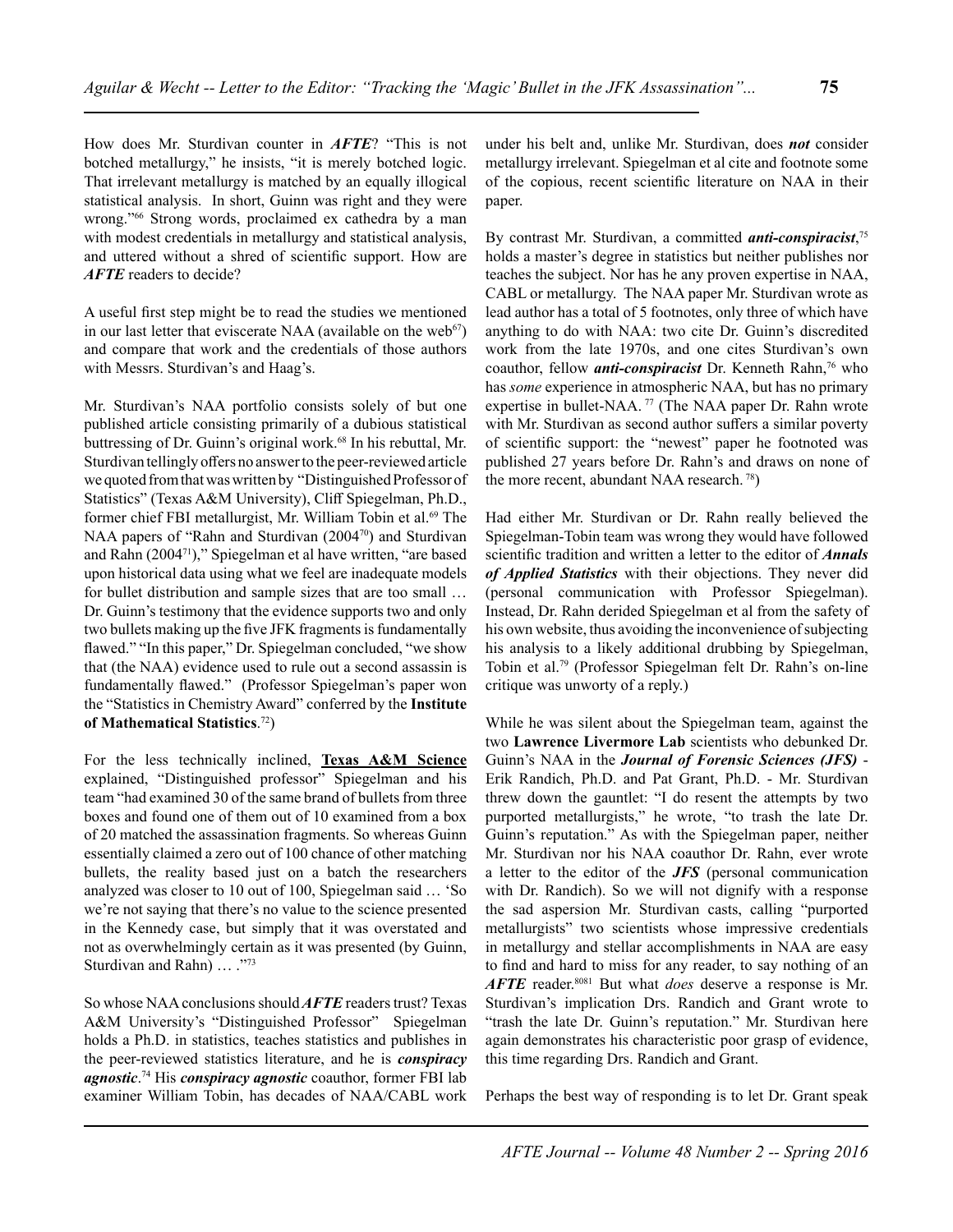for himself. But some background first. As he had done with the Spiegelman paper, Dr. Rahn took potshots at the Randich-Grant paper from the sanctuary of his own website. $82$  Dr. Randich felt Dr. Rahn's unpersuasive and unconventional online critique didn't merit a reply. However, Dr. Grant did reply, on-line, and in the process not only obliterated Mr. Sturdivan's expressed doubts about qualifications and motivation, but also Dr. Rahn's riposte.

### Dr. Grant wrote:

"I worked with Vince at UCI (University of California, Irvine) during the late 60s-early 70s. He was a member of my graduate oversight committee, and his was one of three authorization signatures on my PhD thesis, but my research advisor was always Professor F.S. Rowland. However, I have always regarded Vince as an esteemed mentor in NAA and forensic science, and we did collaborate together on one technical article [*Science* 175: 1121 (1972)]. At UCI, I helped build the TRIGA nuclear reactor that Vince used for his work in the JFK investigation, as well as in other projects, and was an AEC-licensed senior operator for that reactor. George Miller and I set up the Ge(Li) spectrometer system that Vince used for his NAA work, and I performed the detector energy and efficiency calibrations necessary for accurate results. I understand first-hand how Vince did his JFK bullet analyses, the apparatus and reactor irradiation ports that he used, and the relative errors inherent in those various protocols. My PhD thesis with Sherry Rowland was on a novel combination of NAA with hot-atom chemistry to obtain molecular, not just elemental, information. Yet, Dr. Rahn would label me a latterday NAA revisionist? Exactly who is the poseur here?"<sup>83</sup>

Indeed, who *are* the poseurs here? Mr. Sturdivan says that knowledge of metallurgy is "irrelevant" to understanding NAA in the JFK case, and that the contrary statistical conclusions of his disputants are wrong and he is right. *AFTE* readers should decide for themselves whether to trust the NAA conclusions of Mr. Sturdivan, Mr. Haag and Dr. Rahn – all as fervently anti-conspiracy as they are inexpert - or the conclusions of *conspiracy-agnostic* authorities who have no ax to grind and who not only have vastly better backgrounds in NAA and statistical analysis, and, in the case of Dr. Grant, a true expert who has a personal fondness for Dr. Guinn as well an intimate technical familiarity and experience with NAA and the NAA work Dr. Guinn did on the Kennedy case.

# The Pattern of Blood Splatter and the Beveling in JFK's Skull Prove the Fatal Shot Came from the Rear

In a letter to the *AFTE* editor, Mr. Hueske argued that the skull explosion visible in Zapruder frame 313 is proof of a shot from the rear because "the bulk of the blood spatter from the head shot is directed toward the front of President Kennedy's head."84 As mentioned, Mr. Sturdivan cast doubt on this conclusion when he rightly pointed out that, "A similar explosion would have taken place if the bullet had gone through in the opposite direction."85 The reasons are perhaps best explained by Dr. Thomas. A human skull is a closed vessel and the "liquid contents" (brain and blood) cannot be compressed. "A forceful wave of hydraulic pressure is applied to the walls of the (skull) … causing it to burst open" as the "tissues are directed radially outward from the bullet's path."86 The spew outward from the bursting is radial to the bullet's path and is separate from the inshoot and outshoot splatter. Dr. Thomas identifies this as the Kronlein-Schuss phenomenon, one that is as plainly visible in the Zapruder film as it is in Dr. Lattimer's skull shooting experiments.<sup>87</sup>

Although he undermines Mr. Hueske's claim the explosion proves bullet direction, Mr. Sturdivan argues nevertheless that the bullet came from behind because the "cratering effect in the inside of the skull at the entrance and on the outside of the skull at exit" proves a shot from behind.<sup>88</sup> Meaning, the inward beveling of the boney wound in the rear, and the outward beveling toward the front, mean the bullet entered the rear of JFK's skull and exited the front. Would that things were so simple.

It turns out that beveling is not always a reliable indicator of bullet direction. Numerous exceptions have been documented in the scientific literature.<sup>89</sup> Moreover, although beyond the scope of this discussion, in JFK's case there were particular features that lessened the certainty of any conclusions that can be drawn. Among them was the fact that the internal beveling in JFK's occiput was not detected in an otherwise intact plate of bone, which would have made things less ambiguous. It was only perceived upon a reconstruction of the skull at autopsy. Or, as autopsist J. Thorton Boswell, MD, testified, "… there was a hole here (in Kennedy's occiput), only half of which was present in the bone that was intact, and this small piece then fit right on there and the beveling on those was on the interior surface."90 In other words, the "beveling," if there really was any, was only apparent when two separated pieces of bone were juxtaposed, that is, *if* they were juxtaposed correctly, around what appeared to be a bullet hole. Of course there's much more to this story. Interested readers are encouraged to follow the link to a multipart essay by one of the authors (Aguilar) that delves into this fascinating issue with hotlinks to official testimony from JFK's autopsy team, newly declassified files and other documents.<sup>91</sup>

# Mr. Larry Sturdivan's Evidence for a Shot From The Grassy Knoll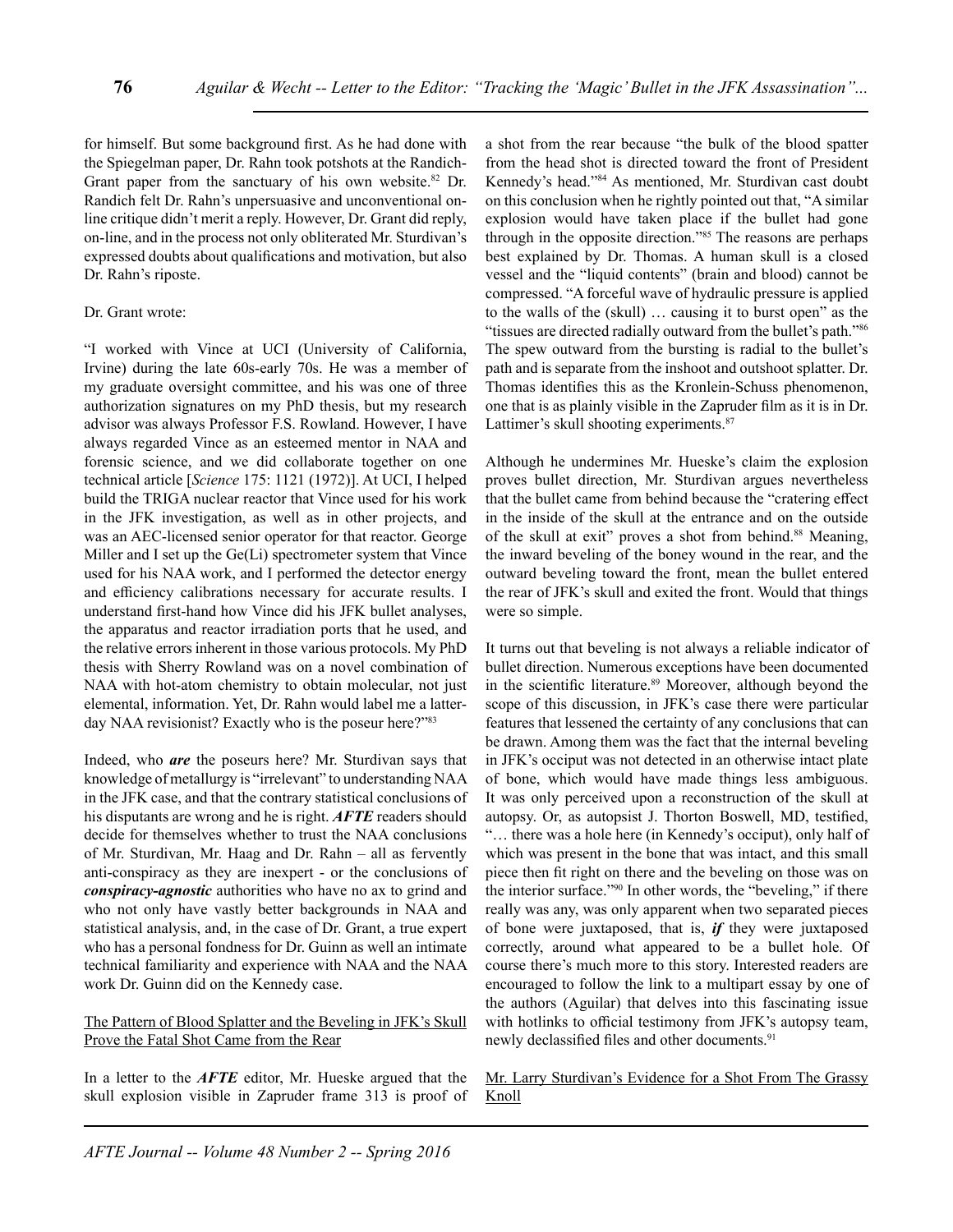Besides the "momentum transfer" evidence Mr. Sturdivan gave that offers an alternative explanation for JFK's backward jolt from a shot from the grassy knoll, he unintentionally offered additional, striking evidence. It is to be found by comparing JFK's X-rays vs. the X-Ray of a test skull that he published from the Biophysics Lab's "duplication" tests.

#### X-Ray Evidence for a Shot From The Grassy Knoll

As we mentioned in our prior letter, the lateral X-Ray reveals a few small fragments scattered about JFK's skull as well as a trail of tiny bullet fragments visible along the very top of JFK's skull. Under oath Mr. Sturdivan testified that this was evidence the shot from behind hit the President in 'the upper portion of the skull' –"It was definitely in the upper part,"<sup>92</sup> just as the **Select Committee**'s forensic consultants had also concluded.

In his book, Mr. Sturdivan supplies a photograph of a lateral X-ray taken of a gelatin-filled test skull that the Biophysics Lab had shot with a Mannlicher Carcano in a duplication experiment. (Fig. 2) Our clinical impression of this X-Ray suggests the bullet entered the back of the skull low, through the occipital bone, or at the junction of occipital and parietal bones. The trail of small, distinct bullet fragments is clearly visible and lines up reasonably horizontally in the lower portion of the skull, from the middle to the front. (Unlike JFK's skull X-ray, no tiny fragments appear in Mr. Sturdivan's test skull.) Though he testified to a high entry in the late 70s, Mr. Sturdivan has changed his mind. In his 2005 book, "**JFK Myths,"** he now says that the fatal bullet entered JFK's head even lower than the one that hit this test skull.<sup>93</sup> If indeed the fatal bullet had hit JFK so low, it's highly likely the bullet trail would have been even lower than the one in the test skulland, like the test skull, there would have been no trail of miniscule fragments more than 100mm away, along the top of the President's skull.

The President's official X-Rays show a few smallish fragments scattered, with no clear pattern, low in his skull. But there is also a trail of tiny fragments that runs roughly horizontally on the lateral X-ray. It's not low, where "duplication experiments" suggest it should have been if the bullet had been fired from above and behind and entered low. Instead, it's high, near the very top of his skull  $-5$  cm above the even the higher entrance location accepted by the experts of the **Clark Panel**, the **Rockefeller Commission**, the **House Select Committee's** *Forensic Panel* and, once upon a time, even Mr. Sturdivan. (Fig. 3)

Mr. Sturdivan's **Assassinations Committee** testimony about the location of the bullet fragments is useful and has the ring



**Figure 2. Lateral X-Ray of a test skull shot with a Mannlicher Carcano by the Biophysics Lab. The bullet entered occipital bone above the location Mr. Sturdivan believes JFK was struck. But the fragment trail is relatively low in the skull and the fragments are much larger than all but a few of the fragments in JFK's skull X-ray (Fig. 3).** 

Trail of "dustlike" bullet fragments **HSCA's Forensic** consultants believed the fatal bullet entered JFK's skull high, though the parietal bone, at the site of this fracture.

Larry Sturdivan believes the bullet entered low, through occipital bone, in approximately in this vicinity.



**Figure 3. Enhanced lateral X-Ray taken of JFK during the autopsy. Note the trail of fragments runs very close to the top of JFK's skull and that the vast majority of the fragments are much smaller than the fragments in the Biophysics' test skull. The differences are even more strikingly in the original X-Rays at the National Archives, which both authors have examined. Myriad, tiny dustlike particles are visible and were aptly described by an independent forensic radiologist as a "a snow trail of metallic fragments."**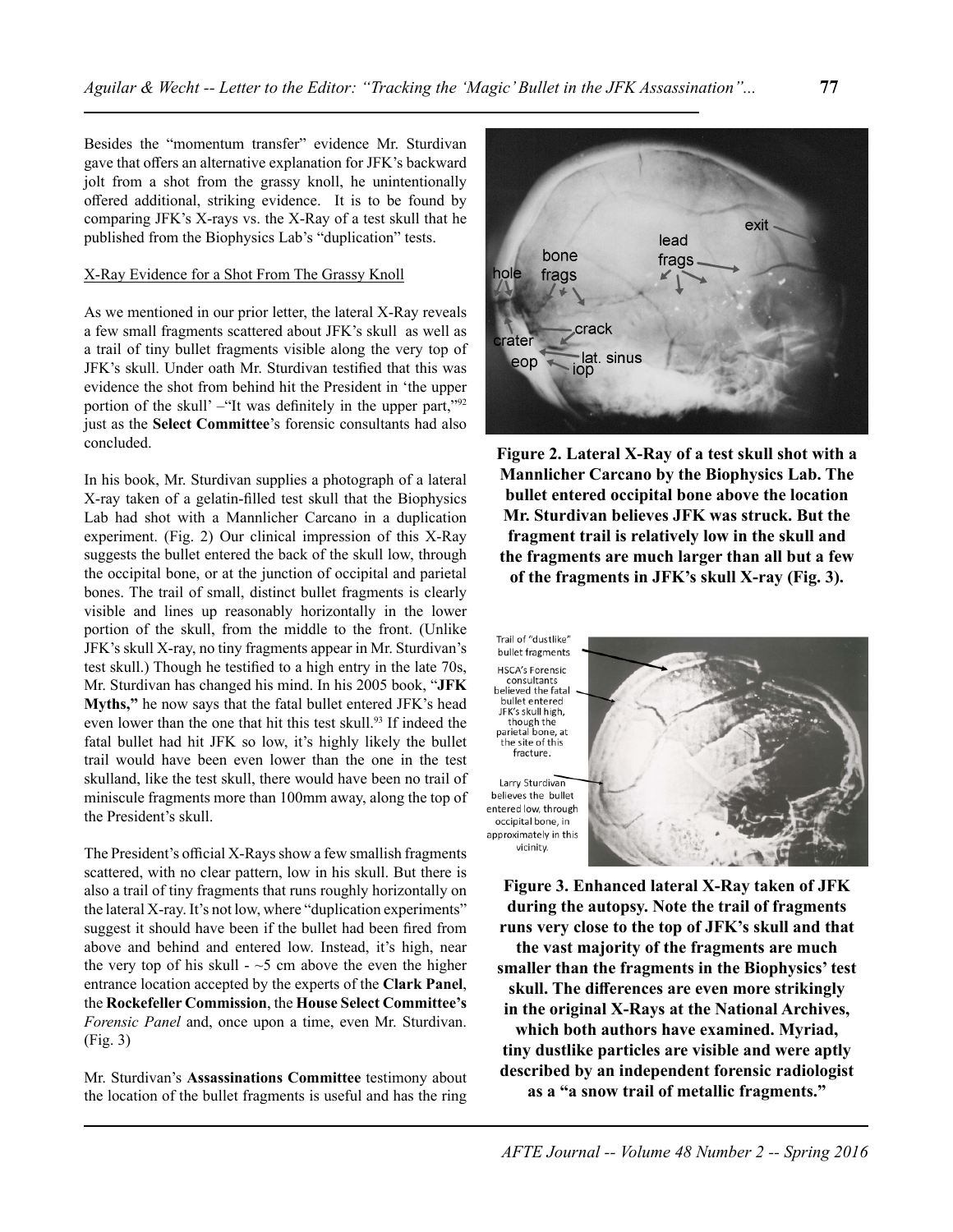of truth. He said that when the bullet exploded JKF's skull, the President's "soft (brain) tissue, which was badly damaged, would have moved somewhat (upward) in the direction that relieved pressure and, therefore, would be displaced *somewhat upward* from the original track. So, I would place the original track as being *somewhat lower* than that trail of fragments indicated through there*; certainly not much lower*."94 (emphasis added)

Thus in 1978 Mr. Sturdivan and the forensic consultants of the **House Select Committee** agreed that the fatal bullet entered JFK's skull high, through the parietal bone, at the point indicated on the radiograph (Fig. 3), about 5-cm below the visible fragment trail. Messrs. Haag both endorse that high posterior parietal entrance locus, proffering as evidence the credentials of the *Forensic Panel*, as well as the **Select Committee**'s Ida Dox drawing that depicts a high entrance wound.95 It's no small irony that they thus reject their colleague, Mr. Sturdivan's, new and revised opinion: that the bullet entered low, through occipital bone,<sup>96</sup> perhaps 12-cm or more below the visible trail of fragments.

Of course Mr. Sturdivan is right to assume the trail would rise as brain matter pushed upward through JFK's burst cranium. He's also right it wouldn't rise very much, because the lateral X-Rays don't show brain matter protruding through, or resting above, the top of JFK's bony skull. So the fragment trail alone almost completely eliminates the official theory JFK was struck from above and behind with a single bullet that entered his skull low, through the occipital bone, as now believed by Mr. Sturdivan (and as reported by JFK's examining pathologists). But that's not all.

The visible fragments in the test skull are relatively large, much larger than all but a few of the fragments in JFK's X-ray. JFK's pathologist James H. Humes, MD testified that JFK's X-rays revealed "between 30 or 40 tiny dustlike particle fragments of radio opaque material."<sup>97</sup> Having seen the originals ourselves, we concur. An independent forensic radiologist with considerable experience examined JFK's X-rays and agreed, writing: "There is a 'snow trail' of metallic fragments in the lateral skull X-Rays which probably corresponds to a bullet track through the head, but the direction of the bullet (whether back-to-front or front-to-back) (sic) cannot be determined by anything about the snow trail itself."98

These informed assessments are in contrast to the implication of Messrs. Haag, who wrote that the fatal bullet left "only a few small lead fragments in its wake."99 It was the X-Ray of **Biophysics**' test skull that showed "only a few small fragments." JFK's radiograph showed a few small fragments, *as well as* a trail of myriad, tiny fragments, the latter more typical of non-jacketed, hunting rounds. And those miniscule fragments are probably very close to the bullet's path for the very reasons Mr. Sturdivan gave under oath to the **Committee**: tiny fragments tend not to move much because they have a very high surface area compared to their mass, and so they "have a very high drag in tissue."<sup>100</sup>

What one can carry away from the **Biophysics** tests is evidence JFK may have been twice struck in the head. For struck skulls move in the direction of bullet path due to momentum transfer, even when hit by jacketed, WCC rounds, to say nothing of softnosed, hunting rounds, and JFK's skull rocked back to the left. Second, WCC rounds fired low into the rear of a human skull leave a few small fragments low in the X-ray that measure no larger than, say, 7-mm. But they do *not* leave an additional "snow trail" of tiny fragments anywhere, particularly not 10 cm, or more, away from the entrance, near the top of the skull, as with JFK. It is non-jacketed hunting rounds that tend to leave myriad tiny fragments, not jacketed ones.

In sum, the government's own experimental data and the Zapruder film suggest that something besides, or in addition to, WCC ammo finished Kennedy off. It suggests he may initially have been struck tangentially toward the top front of his skull at Zapruder frames 312-313 with a hunting round fired from the right front. Such a shot explains why JFK's skull abruptly moved back to the left and why there is a trail of miniscule fragments near the top of his cranium. This scenario is further buttressed by at least 10 credible witnesses in Dealey Plaza who either saw smoke coming from the area of the "grassy knoll" or smelled gun smoke at ground level.<sup>101</sup> A hypothetical second head shot, fired from behind and hitting JFK low in the back of his skull at approximately Zapruder 327-328, would explain not only why JFK's head moved rapidly forward following those frames but also the presence of the much larger fragments we see in the mid/lower regions of Kennedys X-Rays.

Finally, as both pro- and anti-conspiracy authors have noted, including Luis Alvarez, 102 some of the Zapruder frames are blurred at points that correspond to Mr. Zapurder jerking his camera in startle-reaction to the sound of gunfire. Thus, for the commonly accepted shot that many believe was fired from the rear and struck the limo at Zapruder frame 223-224, there is a corresponding blurred, "jiggled," image when Zapruder would have heard that shot a fraction of a second later, at frame 227.103, 104 Similarly, there is considerable blurring of frames 331 and 332, which correspond to a putative shot from behind that struck JFK's head in frames 327-328.

Tellingly, the image that shows JFK's head exploding, frame 313, is blurred. Alvarez claimed this had "been caused directly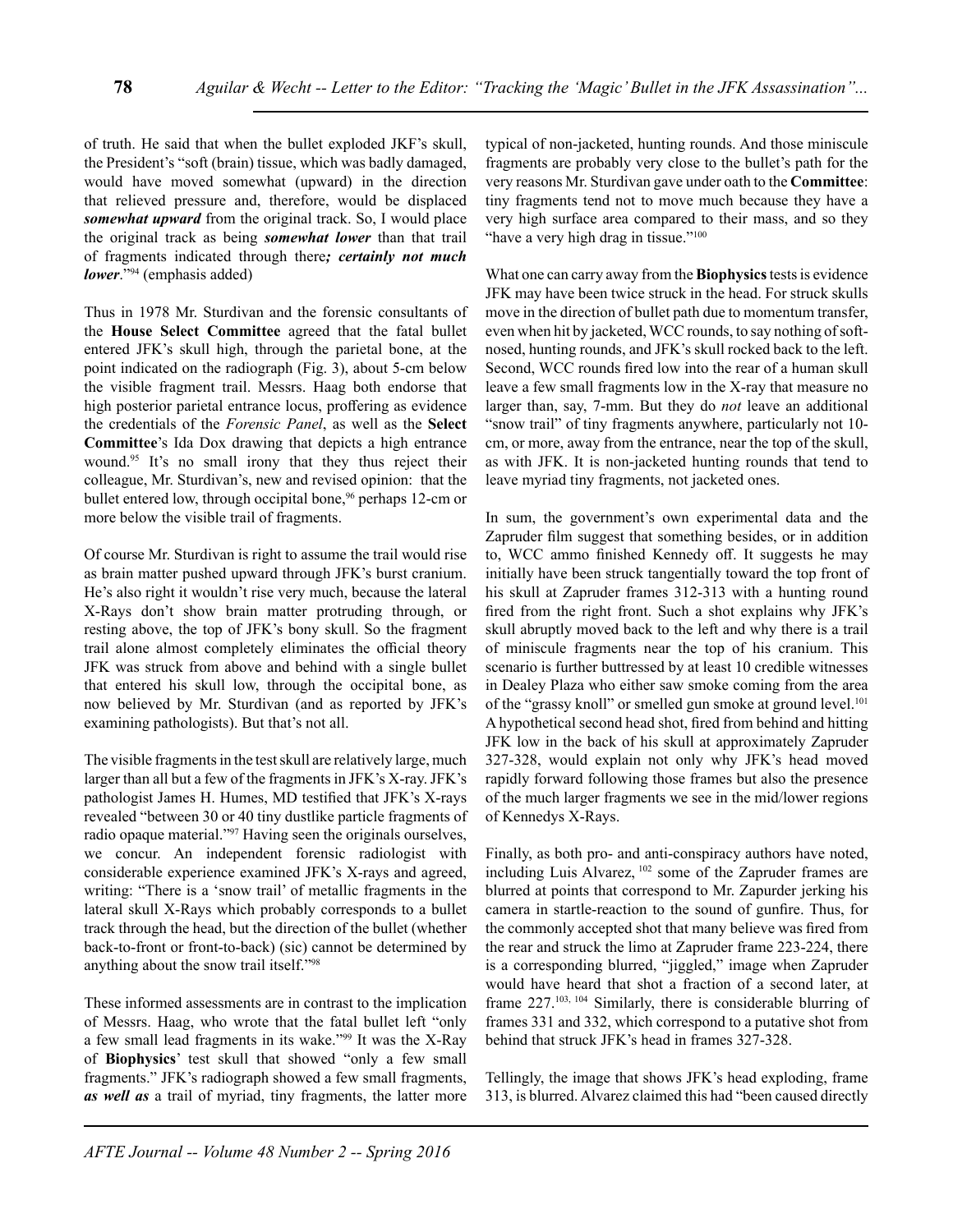by shock-wave pressure on the camera body" 105 from the Book Depository. As should be obvious to *AFTE* readers, and as Don Thomas has explained, neither the "shock-wave" nor the sound of gunfire would have reached Zapruder by frame 313 if fired from Oswald's alleged position, 270 feet from Zapruder. There is only one explanation that works, and it works perfectly: the shot that struck JFK's head in frame 313 was likely fired from where Zapruder first said he heard that shot come from - behind him, from the grassy knoll, a mere 52 feet behind the cameraman.106

In conclusion, the *AFTE Journal* has done a great service to its readers and the general public in showcasing the many fascinating and contentious scientific issues surrounding the assassination of President Kennedy. We write in hopes of adding to the discussion by offering an alternative interpretation of the events in Dallas and by providing copious documentation, which we hope will serve as a useful research resource for anyone who might want to examine the facts for themselves. Our endeavor to provide a reasonable interpretation of the evidence is an invitation to Messrs. Haag, Mr. Sturdivan and AFTE readers to check our claims and challenge us. For in a case as medically and forensically complex and conflicted as the murder of John F. Kennedy, clarity is frustratingly difficult to achieve, and can only be sought by a painstaking weighing and sifting of the data.

### **Endnotes**

1 Haag, L. Author's response to Doctors Aguilar and Wecht. *AFTE Journal* -- Volume 47 Number 3 -- Summer 2015, p. 139.

2 Sturdivan L. **Response from Larry Sturdivan: "Tracking the 'Magic' Bullet in the JFK Assassination."** *AFTE Journal*, Vol. 47, No. 3, p. 143, Summer 2015, p. 143.

3 Aguilar G, Wecht C. Letter to the editor. *AFTE Journal*, Vol. 47, No. 3, Summer 2015

4 **Final Report** of **the Assassination Records Review Board**. On-line at: http://www.fas.org/sgp/advisory/arrb98/ index.html

5 Thompson, Josiah. **Six Seconds in Dallas**. New York: *Bernard Geis* Associates for *Random House,* 1967, p. 175. The image was reproduced in "Fig. 4" on-line in an essay available here: http://www.history-matters.com/essays/ frameup/EvenMoreMagical/EvenMoreMagical.htm

6 Aguilar G, Thompson J. **The Magic Bullet: Even More Magical Than We Knew?** On-line at: http://www.

history-matters.com/essays/frameup/EvenMoreMagical/ EvenMoreMagical.htm

7 Haag, L. Author's response to Doctors Aguilar and Wecht. AFTE Journal -- Volume 47 Number 3 -- Summer 2015, p. 142.

8 Haag, L. Author's response to Doctors Aguilar and Wecht. AFTE Journal -- Volume 47 Number 3 -- Summer 2015, p. 140.

9 **Warren Report**, p. 540: http://www.history-matters. com/archive/jfk/wc/wr/html/WCReport\_0282b.htm

10 Especially since Mr. Haag himself admitted that the bullet that hit the Governor had been "traveling downward.". See: Haag, L. **Author's response to Doctors Aguilar and Wecht**. *AFTE Journal* -- Volume 47 Number 3 -- Summer 2015, p. 140.

11 7HSCA142: http://www.history-matters.com/ archive/jfk/hsca/reportvols/vol7/html/HSCA\_Vol7\_0076b. htm

12 **Warren Commission** testimony of Robert Frazier. 5H63-65: http://www.history-matters.com/archive/jfk/wc/ wcvols/wh5/pdf/WH5\_Frazier.pdf

13 Zapruder frame 224: on-line at: http://www. assassinationresearch.com/zfilm/z224.jpg

14 **Warren Commission**, Vol. 4:132-133. On-line at: http://history-matters.com/archive/jfk/wc/wcvols/wh4/html/ WC\_Vol4\_0070b.htm and http://history-matters.com/archive/ jfk/wc/wcvols/wh4/html/WC\_Vol4\_0071a.htm

See also: Governor Connally's broadcast interview from Parkland Hospital on 11.27.63: https://www.youtube.com/ watch?v=cP04\_lGjkO0

15 **Warren Commission** testimony of Nellie Connally, 4H147. On-line at: http://history-matters.com/archive/jfk/wc/ wcvols/wh4/html/WC\_Vol4\_0078a.htm

16 HSCA V.7:138. On line at: http://www.maryferrell. org/mffweb/archive/viewer/showDoc.do?absPageId=39148

17 **HSCA** V.7:83. On-line at: http://www. maryferrell.org/mffweb/archive/viewer/showDoc. do?docId=82&relPageId=93

18 Haag, L. Author's response to Doctors Aguilar and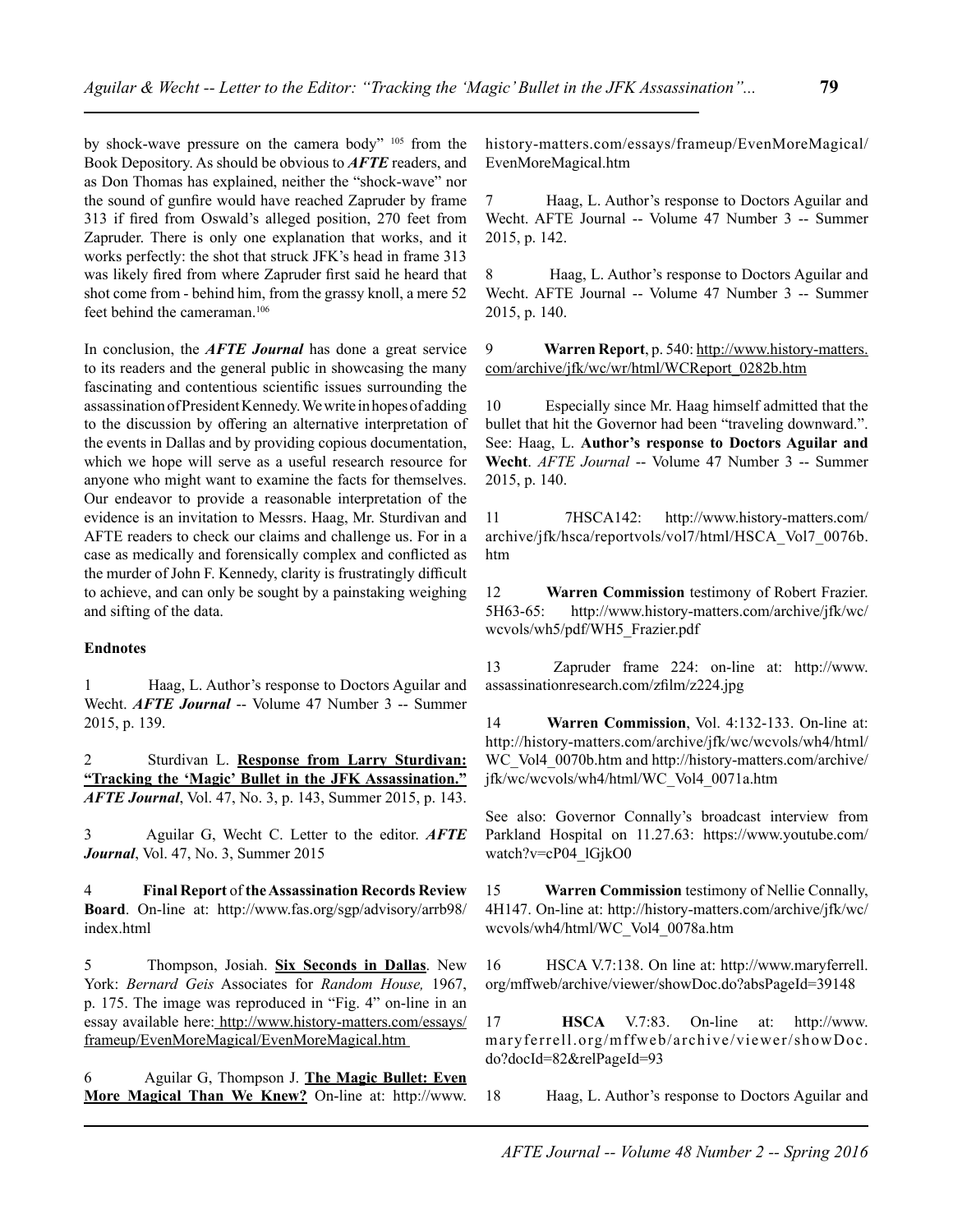Wecht. *AFTE Journal* -- Volume 47 Number 3 -- Summer 2015, p. 140

19 Haag, L. Author's response to Doctors Aguilar and Wecht. *AFTE Journal* -- Volume 47 Number 3 -- Summer 2015, p. 140.

20 Haag, L.C., "President Kennedy's fatal Gunshot Wound and the Seemingly Anomalous Behavior of the Fatal Bullet." *AFTE Journal*, Vol. 46, No. 3, Summer 2014, pp. 221-222.

21 **Warren Commission** testimony of Alfred G. Olivier VH89: http://www.historymatters.com/archive/jfk/ wc/wcvols/wh5/html/WC\_Vol5\_0050a.htm

22 Aguilar G, Wecht C. Letter to the editor. *AFTE Journal*, Vol. 47, No. 3, Summer 2015, p. 133.

23 Sturdivan LM. **The JFK Myths**. St. Paul, MN: *Paragon House*, 2005, p. 172.

24 Wecht: 1966 **A Critique of the medical aspects of the JFK investigation**, *J. Forensic Sciences*. Vol.3 (1974) 105: 128. On-line at: http://jfk.hood.edu/Collection/ Weisberg%20Subject%20Index%20Files/A%20Disk/ Autopsy%20JFK%20Cyril%20Wecht%20Dr/Item%2018.pdf

\*HSCA Appendix D: **A Critique of President Kennedy: Autopsy. Six Seconds in Dallas**, (sic) by Josiah Thompson.

\* Wecht CH. **Pathologist's View of JFK Autopsy: An Unsolved Case** (Published in *Modern Medicine,* November 27, 1972, p. 28.)

\*Wecht, CH, Smith, RP. **The Medical Evidence in the Assassination of President Kennedy**. *Forensic Science*, 3:105 – 128, 1974.

\* Wecht, C.H.: **Interview - A Civilian M.D. In On The Kennedy Autopsy Says More Than One Gun Killed JFK** by Ken Rankin (Published in *Physician's Management* - Part 1: **The Evidence, October**, 1975, Vol. 15, No. 10, p. 15, and Part 2: **The Cover-Up**, November, 1975, Vol. 15, No. 11, p. 37.)

\* Wecht, C.H.: **Pathology of an Assassination on its 25th Anniversary** (Official Proceedings, 25th Anniversary of the JFK Assassination Seminar, University of Pittsburgh, November 18-20, 1988.)

\* Wecht, C.H.: Letter to the Editor - **Doubts About the** 

**Warren Commission** (Published in The *New York Times Magazine,* December 16, 1988.

\* Wecht, CH. **JFK Assassination: A Prolonged and Willful Cover-up**. *Modern Medicine*, 10/28/74.

\* Cyril Wecht interviewed by Ken Rankin in *Physician Management*, October, 1975 (**Part I: The Evidence); (Part 2: The Cover-up")**, November, 1975.

\* Wecht, CH. **A Post Mortem on the Warrenfeller Commission**. *Juris*, December, 1975.

\* Wecht, C.E.: Kevnote Address - **The Assassination of President John F. Kennedy** (Videotape Presentation at the Assassination Symposium on John F. Kennedy, Dallas, Texas, November 14-16, 1991.)

\* Wecht, C.H. **Why is the Rockefeller Commission So Single-Minded About a Lone Assassin in the Kennedy Case?** *Journal of Legal Medicine*, July/August, 1975, Vol. 3, No. 7, p.22.

\* Wecht, C.H.: Book Review of "**Kennedy and Lincoln - Medical and Ballistic Comparisons of Their Assassinations**" by Dr. John K. Lattimer*. American Journal of Forensic Medicine and Pathology*, May, 1981, p. 281.

25 Sturdivan LM. **The JFK Myths**. St. Paul, MN: *Paragon House*, 2005, chapter 10, entitled "Bungled Autopsy."

26 Wecht C, Smith R. **The Medical Evidence in the Assassination of President John F. Kennedy**. *Forensic Science*, Vol

27 Wecht C, **A Critique of the medical aspects of the JFK investigation***, J. Forensic Sciences*. Vol.3 (1974) 105:312. On-line at: http://jfk.hood.edu/Collection/ Weisberg%20Subject%20Index%20Files/A%20Disk/ Autopsy%20JFK%20Cyril%20Wecht%20Dr/Item%2018.pdf

28 Sturdivan LM. **The JFK Myths**. St. Paul, MN: *Paragon House*, 2005, p. 162.

29 \* **The Vela Incident - Nuclear Test or Meteoroid***? National Security Archive***.** O**n-line at: http://nsarchive.gwu. edu/NSAEBB/NSAEBB190/index.htm**

\* A good summary of government evidence proving a nuclear blast in the Vela Incident is available in: **Report on the 1979 Vela Incident** -on-line at: http://nuclearweaponarchive.org/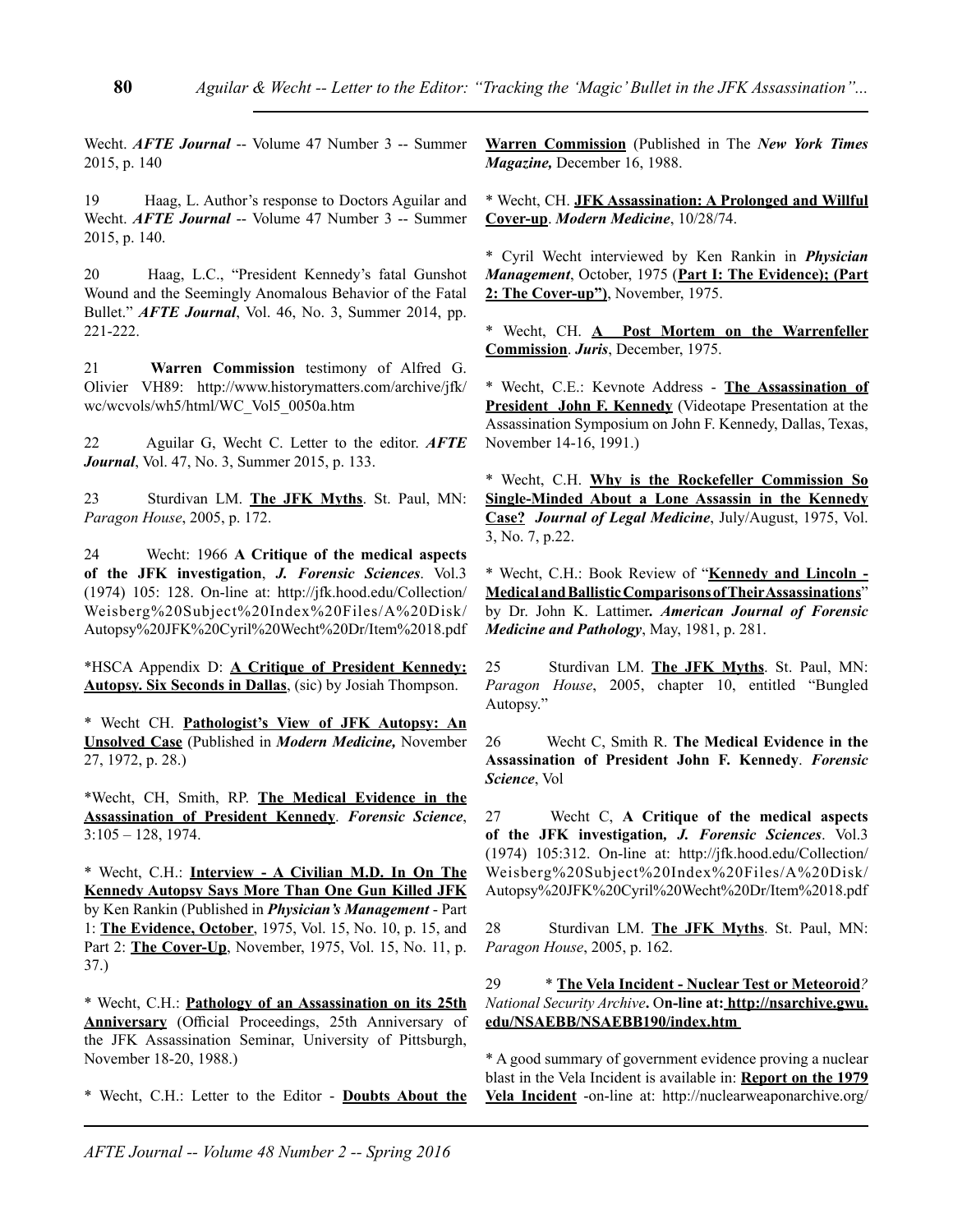Safrica/Vela.html ["(Investigative journalist Seymour) Hersh reports interviewing several members of the Nuclear Intelligence Panel (NIP), which had conducted their own investigation of the event. Those interviewed included its leader Donald M. Kerr, Jr. and eminent nuclear weapons program veteran Harold M. Agnew. The NIP members concluded unanimously that it was a definite nuclear test. Another member - Louis H. Roddis, Jr. - concluded that "the South African-Israeli test had taken place on a barge, or on one of the islands in the South Indian Ocean archipelago" [Hersh 1991; pg. 280-281.On-line at: http://www.vho.org/aaargh/ fran/livres10/SamsonOption.pdf]. He also cited internal CIA estimates made in 1979 and 1980 which concluded that it had been a test.

"**The U.S. Naval Research** Laboratory conducted a comprehensive analysis, including the hydroacoustic data, and issued a 300-page report concluding that there had been a nuclear event near Prince Edward Island or Antarctica [Albright 1994b]."]

30 Alvarez L, **A Physicist Examines the Kennedy Assassination Film***, American Journal of Physics* Vol. 44, No. 9, September, 1976 http://jfk.hood.edu/Collection/ Weisberg%20Subject%20Index%20Files/A%20Disk/ Alvarez%20Luis%20Dr/Item%2002.pdf

31 Lattimer, J. **Kennedy and Lincoln**. New York*: Harcourt, Brace, Jovanovich*, 1980, p. 250.

32 Josiah Thompson, Ph.D. gave a public lecture in October, 2013 and projected images from Alvarez's shooting tests. **Wecht Center Symposium on the 50th Anniversary of the Assassination of President Kennedy** See: http:// jfkcountercoup.blogspot.com/2013/10/wecht-centersymposium-on-jfk.html

33 Haag L. Author's Response. *AFTE Journal*, V.47(3) 141, summer 2015 and Haag, L. President Kennedy's Fatal Head Wound and his Rearward 'Snap.*' AFTE Journal*, V.46(4), Fall 2014, p. 281.

34 Dr. John Lattimer fired at human skulls from above and behind with a rifle and ammunition identical to those Oswald used.Dr. Lattimer claims to have reproduced Alvarez' results with human skulls, and with a rifle and ammunition identical to those Oswald used. A video clip of Dr. Lattimer's shooting tests is available on-line at: http://mcadams.posc. mu.edu/dealey.htm or a video clip of one of Lattimer's shooting experiments. Note that the ladder rocks forward after bullet impact, reflecting the forward momentum transfer.

35 Lattimer, J. **Kennedy and Lincoln**. New York*: Harcourt Brace Jovanovich*, 1980, p. 254. Photo is Fig. 102.

This image is available on-line at: http://www.history-matters. com/essays/jfkmed/How5Investigations/images/Lattimer. jpg Contrast the damage to Lattimer's skull – loss of anterior parietal and much of the upper frontal bone on BOTH sides of skull, with the damage to JFK's, described in the autopsy report as a "large irregular defect of the scalp and skull on the right involving chiefly the parietal bone but extending somewhat into the temporal and occipital regions." On-line at: https://www.archives.gov/research/jfk/warren-commissionreport/appendix-09.pdf

36 John Nichols, MD shooting experiments, accessed at Baylor University. On-line at: http://www.baylor.edu/content/ services/document.php/185131.pdf

37 Thomas, Donald B. **Hear No Evil.** Ipswich, MA: *Mary Ferrell Foundation Press*, 2010, p. 363.

38 Testimony of Larry Sturdivan before the **House Select Committee**. HSCA Vol.1:414. On-line at: http:// history-matters.com/archive/jfk/hsca/reportvols/vol1/pdf/ HSCA\_Vol1\_0908\_3\_Sturdivan.pdf

39 Sturdivan L. Respoinse from Larry Sturdivan. *AFTE Journal*. V.47(3): 143, Summer 2015, p. 143.

40 Sturdivan LM. **The JFK Myths**. St. Paul, MN: *Paragon House*, 2005, p. 170.

41 http://www.emergencymedicalparamedic.com/ what-is-the-difference-between-decorticate-and-decerebrateposturing/

42 On-line at: http://www.assassinationresearch.com/ zfilm/z230.jpg

43 Individual Zapruder frames available on-line at: http://www.assassinationresearch.com/zfilm/ . A good video of Zapruder's film is available, here: https://www.youtube. com/watch?v=iU83R7rpXQY

44 Precise measurements of this forward motion were first tabulated by Josiah Thompson in 1967. See table on page 274, in: Thompson J, **Six Seconds in Dallas**. New York: *Bernard Geis Associates* for *Random House*, 1967.

45 https://www.google.com/search?q=decorticate+po sturing&hl=en&tbm=isch&source=lnms&sa=X&ved=0CA cQ\_AUoAWoVChMIp\_rmsPmpyAIVhC2ICh0gFQlj&biw=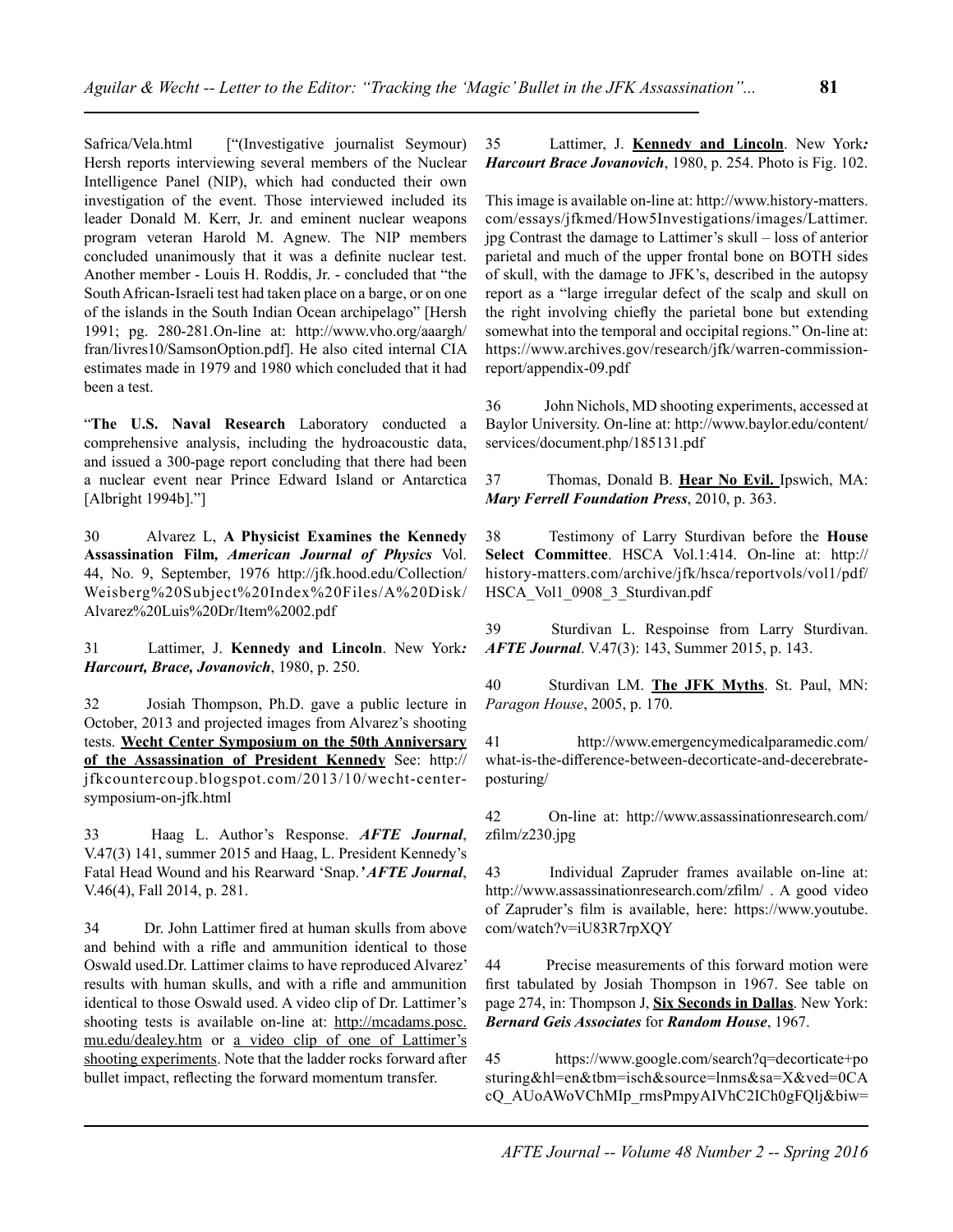1366&bih=651&dpr=1#imgrc=urJQpecJ-db1yM%3A

46 **House Select Committee on Assassinations** testimony of Larry Sturdivan, 8 September, 1978. 1H404. Online at http://history-matters.com/archive/jfk/hsca/reportvols/ vol1/html/HSCA\_Vol1\_0204b.htm

47 "A similar explosion would have taken place if the bullet had gone through in the opposite direction. The only way to distinguish the direction of travel of the bullet is to examine the cratering effect in the inside of the skull at the entrance and on the outside of the skull at exit." Sturdivan, LM, **The JFK Myths**. St. Paul, MN: *Paragon House*, 2005, p. 171.

48 Sturdivan L. **Response from Larry Sturdivan: "Tracking the 'Magic' Bullet in the JFK Assassination."** *AFTE Journal*, Vol. 47, No. 3, p. 143, Summer 2015, p. 143.

49 **House Select Committee on Assassinations** testimony of Larry Sturdivan, 8 September, 1978. 1H414. Online at: http://history-matters.com/archive/jfk/hsca/reportvols/ vol1/html/HSCA\_Vol1\_0209b.htm

50 Sturdivan LM. **The JFK Myths**. St. Paul, MN: *Paragon House*, 2005, p. 164.

51 **House Select Committee on Assassinations** testimony of Larry Sturdivan, 8 September, 1978. 1H413-414 http://history-matters.com/archive/jfk/hsca/reportvols/vol1/ html/HSCA\_Vol1\_0209b.htm

52 Thompson, J. **Six Seconds in Dallas.** *Bernard Geis Associates* for *Random House*, 1966.

53 **House Select Committee on Assassinations** testimony of Larry Sturdivan, 8 September, 1978. 1H404. Online at: http://history-matters.com/archive/jfk/hsca/reportvols/ vol1/html/HSCA\_Vol1\_0204b.htm

54 **House Select Committee on Assassinations** testimony of Larry Sturdivan, 8 September, 1978. 1H413- 414. On-line at: http://history-matters.com/archive/jfk/hsca/ reportvols/vol1/html/HSCA\_Vol1\_0209b.htm

55 **House Select Committee on Assassinations** testimony of Larry Sturdivan, 8 September, 1978. 1H404. Online at: http://history-matters.com/archive/jfk/hsca/reportvols/ vol1/html/HSCA\_Vol1\_0204b.htm

56 Thomas, Donald B. **Hear No Evil. Ipswich**, MA: *Mary Ferrell Foundation Press*, 2010, p. 344-345.

57 Mr. Sturdivan apparently agrees. He wrote: "Neurosurgeon Dr. Michael Carey thinks that (JFK) may be falling (by Zapruder frame 312) as a result of temporary paralysis from the spinal damage associated with the neck wound." Sturdivan LM. **The JFK Myths**. St. Paul, MN: *Paragon House*, 2005, p. 209, note 96.

58 Thomas, Donald B. **Hear No Evil. Ipswich**, MA: *Mary Ferrell Foundation Press*, 2010, p. 345-346

59 "How Much Does the Human Head Actually Weigh?" http://www.brainstuffshow.com/blog/how-muchdoes-the-human-head-actually-weigh/

60 Thomas, Donald B. **Hear No Evil. Ipswich**, MA: *Mary Ferrell Foundation Press*, 2010, p. 345-346.

61 Haag, LC, Haag, MG. **Death of the Shooter on the Grassy Knoll**. *AFTE Journal,* Vol.47(3), Summer 2015, p. 145.

62 Testimony of Vincent P. Guinn, Ph.D. to the **House Select Committee on Assassinations**. On-line at: http:// www.history-matters.com/archive/jfk/hsca/reportvols/vol1/ pdf/HSCA\_Vol1\_0908\_8\_Guinn.pdf

63 Kurtz, Michael. **Crime of the Century**, *University of Tennessee Press*, 1982, p. 180-181. On-line at: https:// books.google.com/books?id=pCftxLUdRFYC&pg=PA16 4&lpg=PA164&dq=Vincent+Guinn,+Kurtz,+Crime+of+t he+century&source=bl&ots=2NZw\_jzS9z&sig=ZDGH\_ MYB0L6VqiLyBu\_D6\_w3kBU&hl=en&sa=X&ved=0CB 0Q6AEwAGoVChMI1\_V9dbAyAIV1DaICh0aDQSG#v =onepage&q=Vincent%20Guinn%2C%20Kurtz%2C%20 Crime%20of%20the%20century&f=false

64 Snyder A, Snyder M**. Case Still Open**. *Skeptic Magazine*, Vol.6(4):61, 1998. On-line at: http://www.skeptic. com/magazine/archives/6.4/

65 Tobin, W. **Comparative Bullet Lead Analysis: a Case Study in Flawed Forensics**. *The Champion*, July, 2004, p. 22. On-line at: http://www.iowainnocence.org/files/ july champion p12-22.pdf

66 Sturdivan L. **Response from Larry Sturdivan: "Tracking the 'Magic' Bullet in the JFK Assassination."** *AFTE Journal*, Vol. 47, No. 3, p. 143, Summer 2015, p. 143.

67 \* Randich, E., Grant, P.M., **Proper Assessment of the JFK Assassination Bullet Lead Evidence from Metallurgical and Statistical Perspectives**, *Jour. of*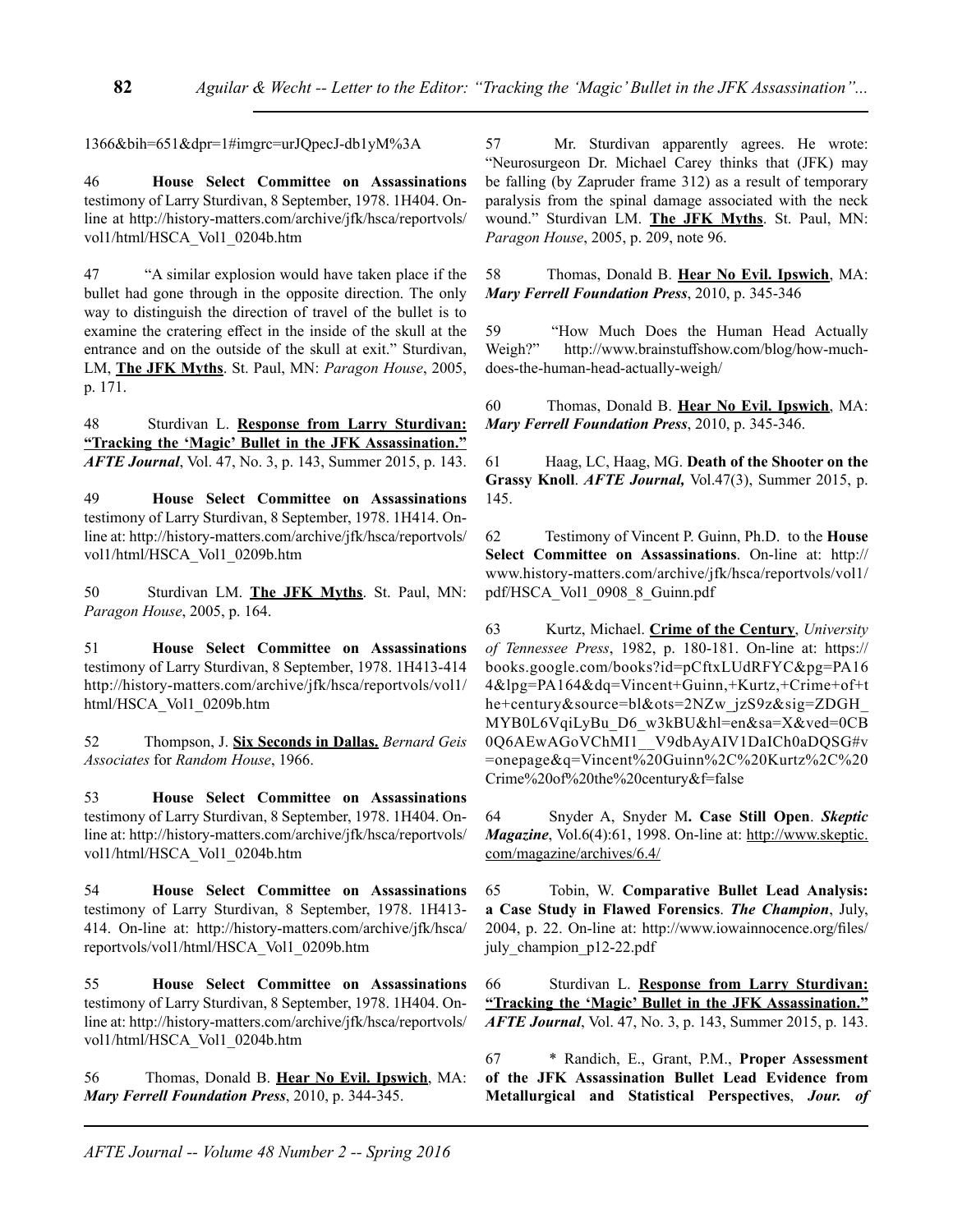*Forensic Sciences*, Vol. 51, No. 4, July 2006, pp. 717–728. http://www.dufourlaw.com/JFK/JFKpaperJFO\_165.PDF

 \* Spiegelman, C., Tobin W.A. (formerly of the FBI), James, W.D., Sheather, J.J., Wexler, S, Roundhill, **Chemical and Forensic Analysis of the JFK Assassination Bullet: Is a Second Shooter Possible?** *Annals of Applied Statistics*, Vol.1, No.2, Dec, 2007, pp. 287-301. http://arxiv.org/pdf/0712.2150. pdf

68 Sturdivan LM, Rahn KA. **Neutron activation and the JFK assassination Part II. Extended benefits**. *Journal of Radioanalytical and Nuclear Chemistry*, Vol. 262, No. 1 (2004) 215-222. On-line at: http://www.researchgate.net/ publication/278214471\_Neutron\_activation\_and\_the\_JFK\_ assassination - Part II Extended benefits

69 http://www.nlada.org/forensics/for\_lib/ Documents/1116602500.7/

70 Rahn, KA, Sturdivan LM**. Neutron Activation and the JFK Assassination – Part I. Data and Interpretation***. Journal of Radioanalytical and Nuclear Chemistry*, Vol. 262, No. 1 (2004):205-213. On-line at: http://www.akademiai. com/doi/abs/10.1023/B%3AJRNC.0000040876.55194.3a?jo urnalCode=10967

71 Sturdivan LM, Rahn KA. **Neutron activation and the JFK assassination Part II. Extended benefits**. *Journal of Radioanalytical and Nuclear Chemistry*, Vol. 262, No. 1 (2004) 215-222. On-line at: http://www.researchgate.net/ publication/278214471\_Neutron\_activation\_and\_the\_JFK\_ assassination - Part II Extended benefits

72 Award notification available on-line at: http://imstat. org/news/2008/05/19/statistics-chemistry-award.html

73 *Texas A&M University Science*, **Skepticism Surrounding JFK Assassination Bullet Evidence Focus of Texas A&M Statistician's 50th Anniversary Talk**, November 14, 2013. On-line at: http://www.science.tamu. edu/news/story.php?story\_ID=1138#.ViCAvvmrTIU

74 *Texas A&M University Science*, **Skepticism Surrounding JFK Assassination Bullet Evidence Focus of Texas A&M Statistician's 50th Anniversary Talk**, November 14, 2013. On-line at: http://www.science.tamu. edu/news/story.php?story\_ID=1138#.ViCAvvmrTIU

75 Mr. Sturdivan is named as one of the "Noncons," a list of committed anti-conspiracists. See: http://www.kenrahn. com/Noncons/list.html

76 Dr. Rahn is also named as one of the "Noncons." See: http://www.kenrahn.com/Noncons/list.html

77 Sturdivan LM, Rahn KA. **Neutron activation and the JFK assassination Part II. Extended benefits**. *Journal of Radioanalytical and Nuclear Chemistry*, Vol. 262, No. 1 (2004) 215-222. On-line at: http://www.researchgate.net/ publication/278214471\_Neutron\_activation\_and\_the\_JFK\_ assassination - Part II Extended benefits

78 Rahn, KA, Sturdivan LM**. Neutron Activation and the JFK Assassination – Part I. Data and Interpretation***. Journal of Radioanalytical and Nuclear Chemistry*, Vol. 262, No. 1 (2004):205-213. On-line at: http://www.akademiai. com/doi/abs/10.1023/B%3AJRNC.0000040876.55194.3a?jo urnalCode=10967&

79 Rahn, K**. Review of "Chemical and forensic analysis of JFK assassination bullet lots: Is a second shooter possible?"** On-line at: http://kenrahn.com/JFK/ Scientific\_topics/NAA/Spiegelman.html

80 Dr. Randich's expertise in metallurgy and NAA is a matter of record. The **California Fish and Game Commission** has said, "Dr. Randich has a Ph.D. in Metallurgy and Materials Science and … is well-known for his research that resulted in the FBI modifying its scientific methodology and abandoning the use of lead compositional analysis (NAA/ CABL) to connect crime scene lead bullets with specific ammunition batches." See: http://www.huntfortruth.org/ scientific-presentations-to-california-fish-game-commission/

81 Besides his listing at the **Lawrence Livermore Lab**, in 2002 the now retired Dr. Randich was described as a "forensics consultant and metallurgist based at Lawrence **Livermore National Laboratory**" in the respected outlet *New Scientist.* See: *New Scientist*, 4.17.2002. On-line at: https://www.newscientist.com/article/dn2172-chemicalmatching-of-bullets-fatally-flawed/

82 Rahn, K. **Review of Randich and Grant's article on the NAA** On-line at: http://www.kenrahn.com/JFK/ Scientific topics/NAA/Review of RG/Review.html

83 Grant, P. **Commentary on Dr. Ken Rahn's Work on the JFK Assassination Investigation,** p.2. On-line at: **http://www.dufourlaw.com/JFK/Response2KRahn-final. pdf and https://www.maryferrell.org/pages/Essay\_-\_ Commentary\_on\_Dr\_Ken\_Rahns\_Work\_on\_the\_JFK\_ Assassination\_Investigation.html**

84 Edward E. Hueske, letter to the editor, *AFTE*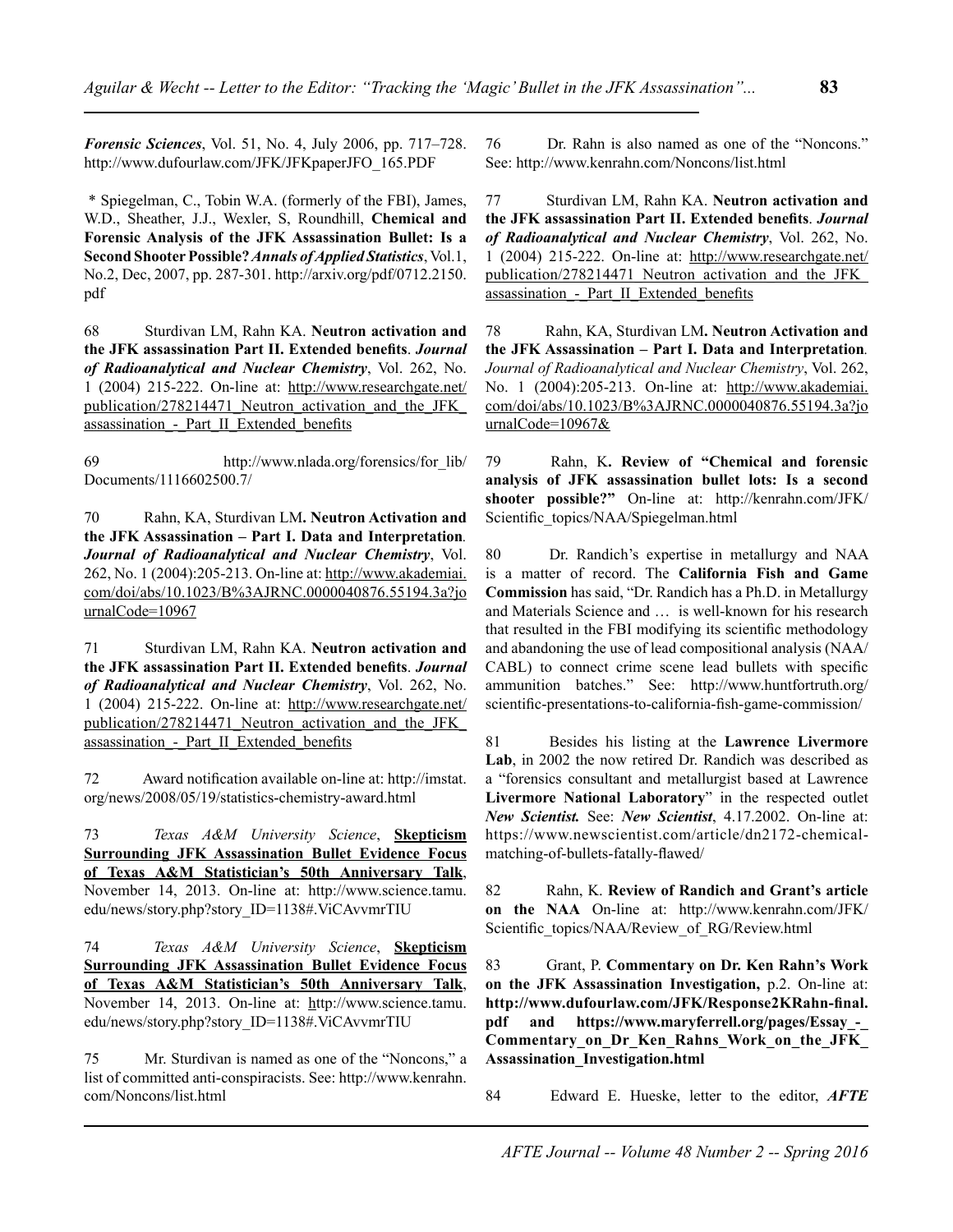*Journal*, Vol.6(4), Fall, 2014, p. 131.

85 Sturdivan, L**. JFK Myths**. St. Paul, MD: *Paragon House*, 2005, p. 170.

86 Thomas, D**. Hear No Evil**. Ipswich: *Mary Ferrell Foundation Press*, p. 350-352. On-line at: https://books. google.com/books?id=yR4nAgAAQBAJ&pg=PT350&lpg= PT350&dq=reverse+beveling,+tangential+skull+wounds&s ource=bl&ots=oo\_LqLgwra&sig=Hz6jP01I8kWUclNl8LL 5TqpFYMQ&hl=en&sa=X&ved=0CE8Q6AEwCGoVChM Ii-b4yY3NyAIVVudjCh2t4wII#v=onepage&q=reverse%20 beveling%2C%20tangential%20skull%20wounds&f=false

87 See: a video clip of one of Lattimer's shooting experiments.

88 Sturdivan LM. The JFK Myths. St. Paul, MN: Paragon House, 2005, p. 170.

89 There are numerous cases from the peer-review literature that document beveling characteristics that were the reverse of what might be expected from the known direction of wounding. While beveling may be a useful clue, it is far from 100% certain. See: Dixon DS. Keyhole lesions in gunshot wounds of the skull and direction of fire. *J Forensic Sci* 1982; 27:555-66. Coe JI. External beveling of entrance wounds by handguns. *Am J Forensic Med Pathol* 1982; 3:215-9. Baik S, Uku JM, Sikirica M. A case of external beveling with an entrance wound to the skull made by a small caliber rifle bullet. *Am J Forensic Med Pathol* 1991;12:334-6. Donohue ER, Kalelkar MB, Richmond JM, Teas SS. Atypical gunshot wounds of entrance; an empirical study. *J Forensic Sci* 1984; 29:379-88. Lantz PE. An atypical, indeterminate-range, cranial gunshot wound of entrance resembling an exit wound. *Am J Forensic Med Pathol* 1994; 15(1):5-9.)

90 Testimony of J. Thornton Boswell, MD before the **House Select Committee**, Vol. 7, p. 246. On-line at: http:// www.history-matters.com/archive/jfk/hsca/reportvols/vol7/ html/HSCA\_Vol7\_0128b.htm

91 Aguilar, G, Cunningham, K. **How Five Investigations into JFK's Medical/Autopsy Evidence Got It Wrong**. On-line at: http://www.history-matters.com/essays/jfkmed/ How5Investigations/How5InvestigationsGotItWrong\_6. htm# edn353

92 Testimony of Larry Sturdivan to the **House Select Committee**, Vol. 1:401-402. On-line at: http://aarclibrary.org/ publib/jfk/hsca/reportvols/vol1/pdf/HSCA\_Vol1\_0908\_3\_ Sturdivan.pdf

93 See: Sturdivan, L**. JFK Myths**. St. Paul, MN, 2005: *Paragon House*, p. 204-207.

94 **House Select Committee** testimony of Larry Sturdivan, HSCA vol. 1:402. On-line at: http://www.historymatters.com/archive/jfk/hsca/reportvols/vol1/pdf/HSCA\_ Vol1 0908 3 Sturdivan.pdf

95 Haag, LC, Haag, MG**. Death of the Shooter on the Grassy Knoll**. *AFTE Journal*, Vol.47(3), Summer, 2015, p. 144.

96 Sturdivan, L**, The JFK Myths.** St. Paul, MD: *Paragon House*, 2005, p. 204-210.

See also essay by John Canal, "**New Light on a Lingering Forensic Controversy**." On-line at: http://www. washingtondecoded.com/site/2013/09/canal.html#fn12

97 **Warren Commission** testimony of James Humes, MD. Vol.2:353. On-line at: http://www.history-matters. com/archive/jfk/wc/wcvols/wh2/html/WC\_Vol2\_0181a. htm [Secret Service Agent Roy Kellerman, who attended the autopsy, described what he saw. The fragments "looked like a little mass of stars; there must have been 30, 40 lights where these pieces were so minute that they couldn't be reached." **Warren Commission** testimony of Secret Service Agent Roy Kellerman. Vol.2:100. On-line at: http://www.history-matters. com/archive/jfk/wc/wcvols/wh2/pdf/WH2\_Kellerman.pdf

98 Independent review of JFK autopsy X-Rays and photographs for the Assassinations Records Review Board by forensic radiologist, John Fitzpatrick, MD,. On-line at: http:// www.maryferrell.org/showDoc.html?docId=145280#relPage Id=225&tab=page

99 Haag, LC, Haag, MG**. Death of the Shooter on the Grassy Knoll**. *AFTE Journal*, Vol.47(3), Summer, 2015, p. 144.

100 Testimony of Larry Sturdivan to the House Select Committee, Vol. 1:401-402. On-line at: http://aarclibrary.org/ publib/jfk/hsca/reportvols/vol1/pdf/HSCA\_Vol1\_0908\_3\_ Sturdivan.pdf

101 See Aguilar G. **A Review of John McAdams' JFK Assassination Logic:** 

**How to think about claims of Conspiracy.** See footnotes XXVII to XXXIII, at: http://www.ctka.net/reviews/ McAdams\_Aguilar.html

102 Alvarez, Luis**, A physicist examines the Kennedy**